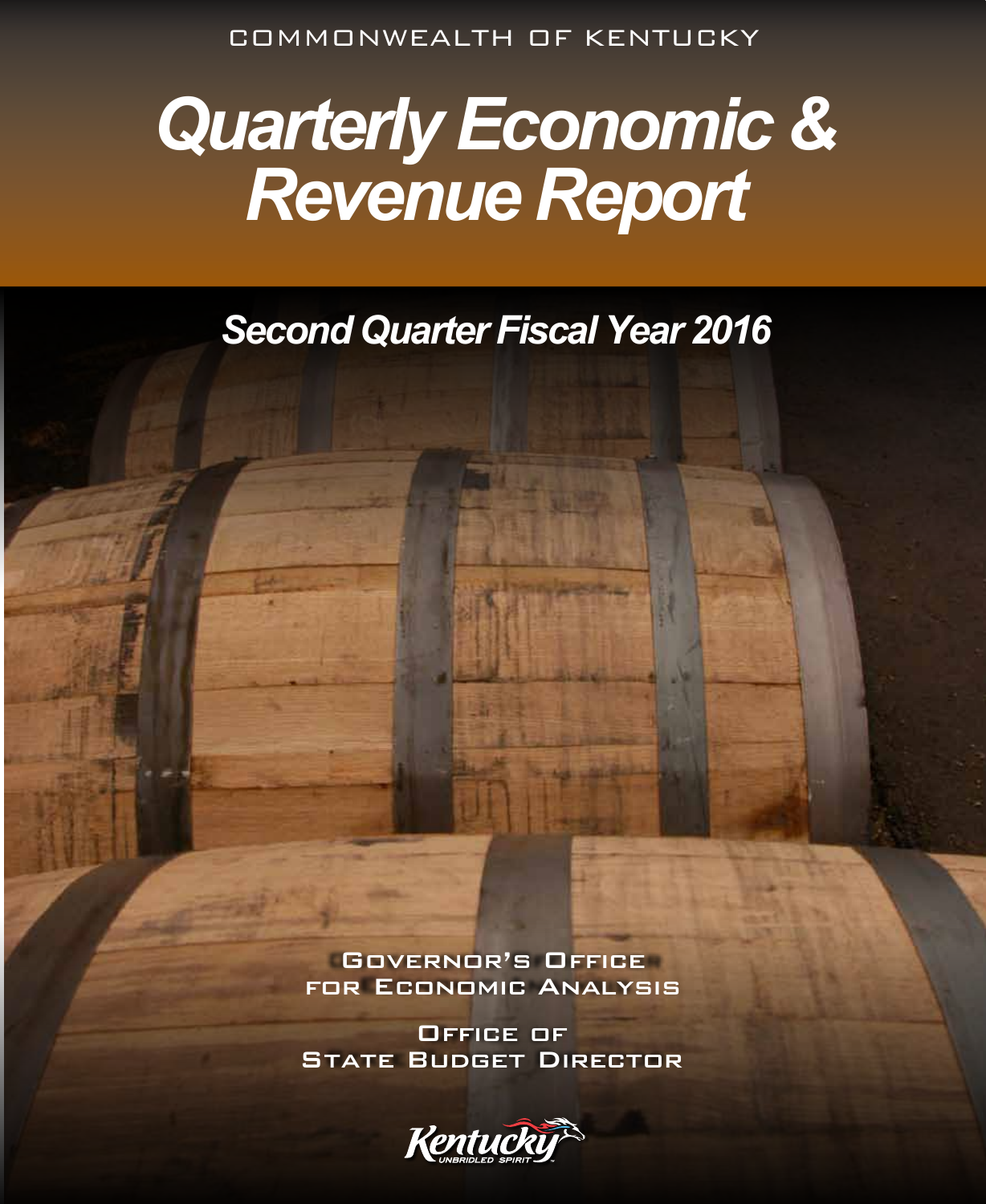

*Office of State Budget Director*

284 Capitol Annex, 702 Capitol Avenue Frankfort, Kentucky 40601

> (502) 564-7300 Internet: osbd.ky.gov

**John E. Chilton State Budget Director**

Governor's Office for Policy and Management Governor's Office for Economic Analysis Governor's Office for Policy Research

January 29, 2016

**Matthew G. Bevin Governor**

> The Honorable Matthew G. Bevin Governor Commonwealth of Kentucky State Capitol Building Frankfort, KY 40601

Dear Governor Bevin:

The attached Quarterly Economic and Revenue Report summarizes the revenue and economic statistics for the second quarter of Fiscal Year 2016 (FY16). It also includes an interim economic and revenue forecast for the next three fiscal quarters.

The revenue forecasts discussed in this report were estimated using the November 2015 "control scenario" of the national and state economic models. Forecasted revenues are prepared pursuant to KRS 48.400 (2) and are typically internal staff estimates prepared by the Office of State Budget Director. In odd-numbered years, however, the second quarterly report is prepared simultaneously with the work of the Commonwealth's Consensus Forecasting Group (CFG) as prescribed in KRS 48.120 (2). Therefore, the estimates presented herein are identical to the estimates adopted by the CFG on December 16, 2015.

A current snapshot of the national economy reveals that real gross domestic product rose by 2.1 percent in the second quarter of FY16. Growth in the first two quarters of FY16 has slowed relative to FY15. Economic growth in the current recovery period is historically low. The highest fourquarter growth during the 2001 recovery was 4.4 percent, while the highest four-quarter growth during the current recovery has been only 3.1 percent.

Revenue collections grew 3.5 percent, or \$89.8 million, in the second quarter of FY16 following a 4.5 percent increase in the first quarter of the year. Through the first two quarters of the fiscal year, receipts have increased 4.0 percent. Revenues have now grown in eight consecutive quarters.

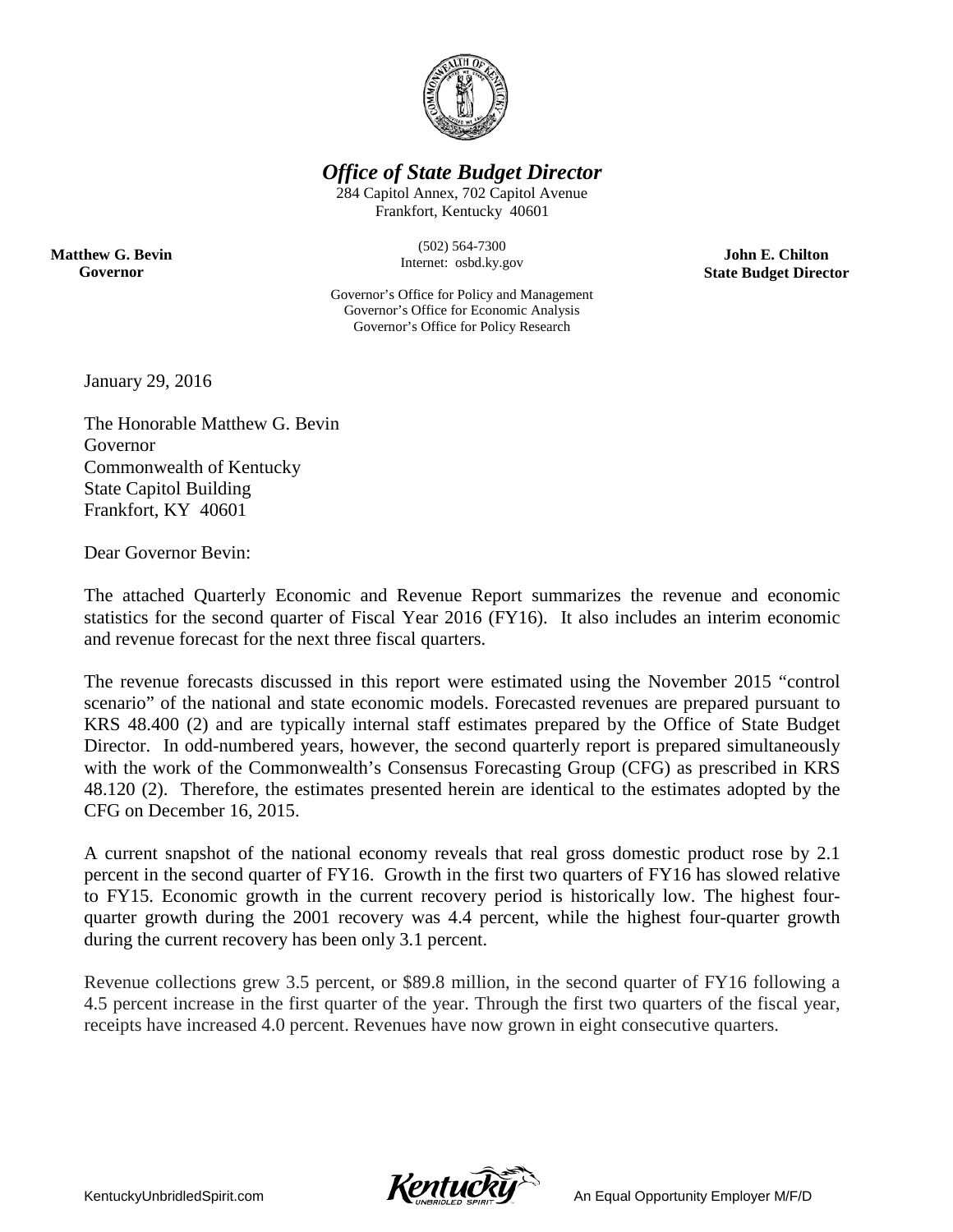Governor Bevin January 29, 2016 Page 2

With the solid growth through the first six months of the fiscal year, revenues are expected to grow at a more tepid 2.6 percent for the final six months of the fiscal year. The second half of FY16 is expected to grow more slowly primarily due to the higher base of comparison (FY15), where revenues grew 5.4 percent and 8.6 percent in the final two quarters.

The upcoming fiscal quarters will prove very telling as to the relative strength of economic factors and their ability to generate an elastic response in state tax revenues. These trends will be closely monitored as the next two quarters progress. In particular, the volatility in the U.S. stock market has the potential to cause further economic disruption on top of the roughly eight percent decline in the current calendar year.

Sincerely,<br>John Elhoth

John E. Chilton State Budget Director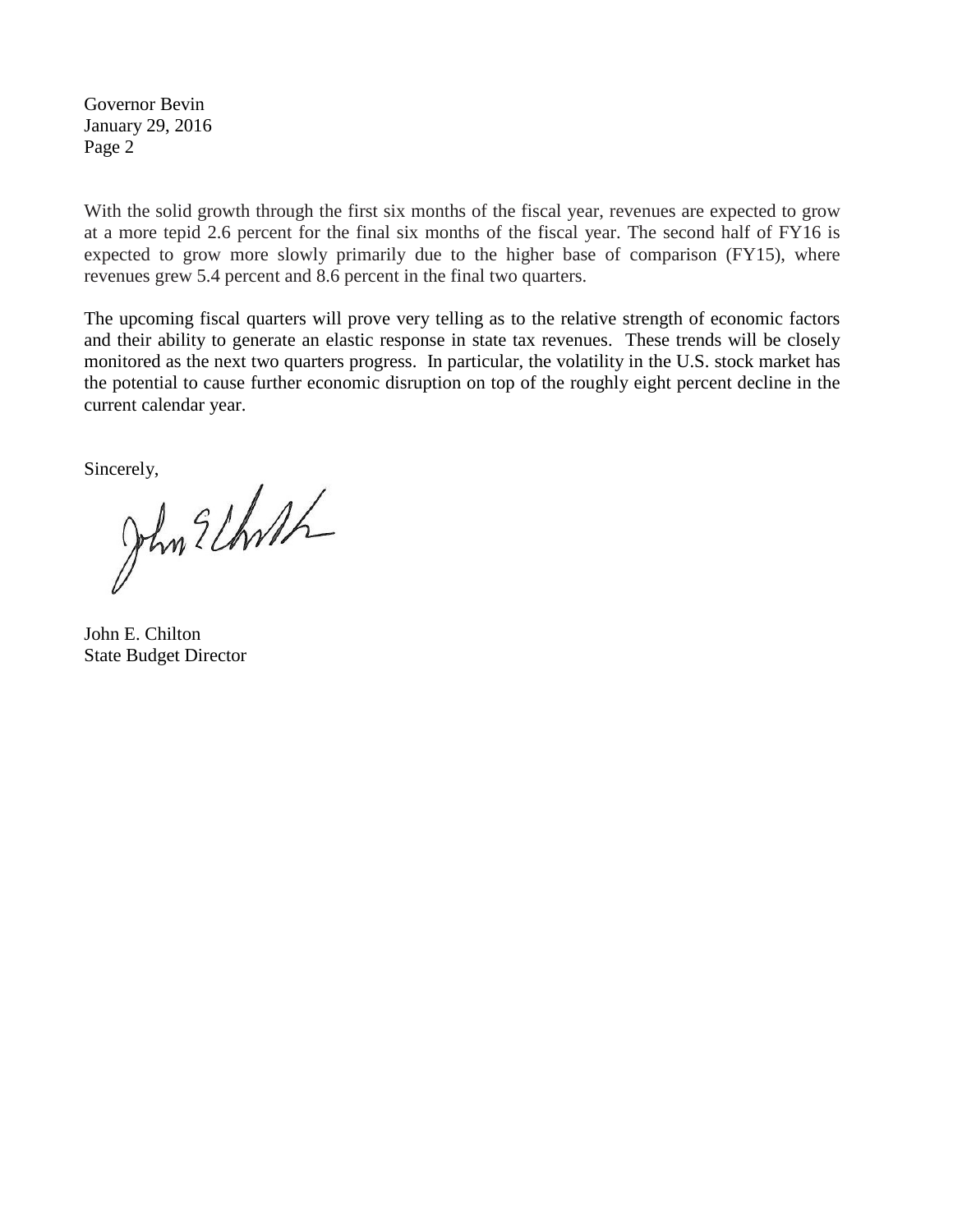# TABLE OF CONTENTS

| <b>Revenue Receipts - Second Quarter FY16</b> |
|-----------------------------------------------|
|                                               |
|                                               |
| The Economy - Second Quarter FY16             |
|                                               |
|                                               |
| <b>Interim Outlook</b>                        |
|                                               |
|                                               |
|                                               |
|                                               |
| Appendix                                      |
| General Fund & Road Fund Revenues 24-25       |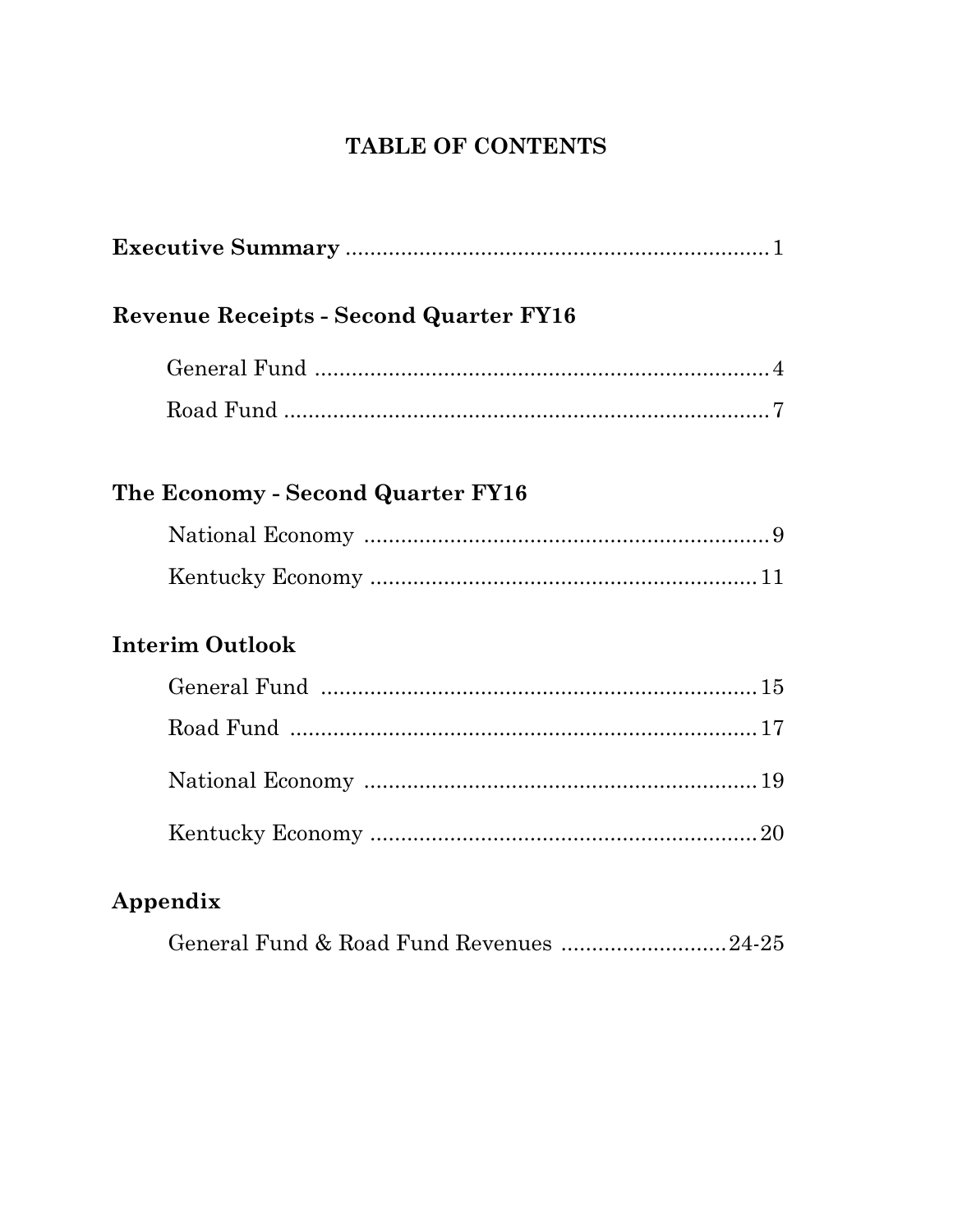# Executive Summary

In accordance with KRS 48.400(2), the Office of State Budget Director (OSBD) has prepared this *Quarterly Economic and Revenue Report* for the second quarter of FY16. This report includes updates on the national and Kentucky landscapes, as well as an economic and fiscal outlook for the next three fiscal quarters.

The revenue forecasts discussed in this report were estimated using the November 2015 "control scenario" economic forecast from both IHS Global Insight (hereafter Global Insight) and the Kentucky Macroeconomic Model (MAK). Forecasted revenues prepared pursuant to KRS 48.400(2) are typically internal estimates prepared by the staff of the Office of State Budget Director. In odd-numbered years, however, the second quarterly report is prepared simultaneously with the work of the Commonwealth's Consensus Forecasting Group (CFG) as prescribed in KRS 48.120(2). Therefore, the estimates presented herein are identical to the control, or baseline, scenario adopted by the CFG on December 16, 2015.

A current snapshot of the national economy reveals that real gross domestic product rose by 2.1 percent in the second quarter of FY16. Growth in the first two quarters of FY16 has slowed relative to FY15. Growth in the current recovery period is historically low. Growth has not even reached the modest levels of growth seen in the 2001 recovery period. The highest 4-quarter growth during the 2001 recovery was 4.4 percent, while the highest 4-quarter growth during the current recovery has been only 3.1 percent.

Kentucky personal income grew by 4.6 percent in the second quarter of FY16. The solid second quarter growth was led by strong growth in income from transfer payments; proprietor's income; and dividends, interest and rents income. Kentucky non-farm employment grew by 1.3 percent in the second quarter of FY16. That is a net gain of 24,300 jobs over the same quarter last year. The largest contributors were leisure and hospitality, which grew 3.7 percent or 6,900 jobs, and trade, transportation, and utilities employment, which grew 1.4 percent or 5,200 jobs over the same quarter last year.

Going forward, low gasoline prices and unseasonably warm weather have positive impacts for travel and consumer spending as shown by the record rate of automobile sales and hotel occupancy in 2015, as well as a solid retail sales performance through November. In December some economic uncertainty was mitigated as the federal government passed a budget and avoided a shutdown. The Federal Reserve finally met expectations and raised the federal funds rate target for the first time since 2008 and indicated that they will make further hikes over the next twelve months. The US economy is expected to maintain moderate growth despite potential headwinds.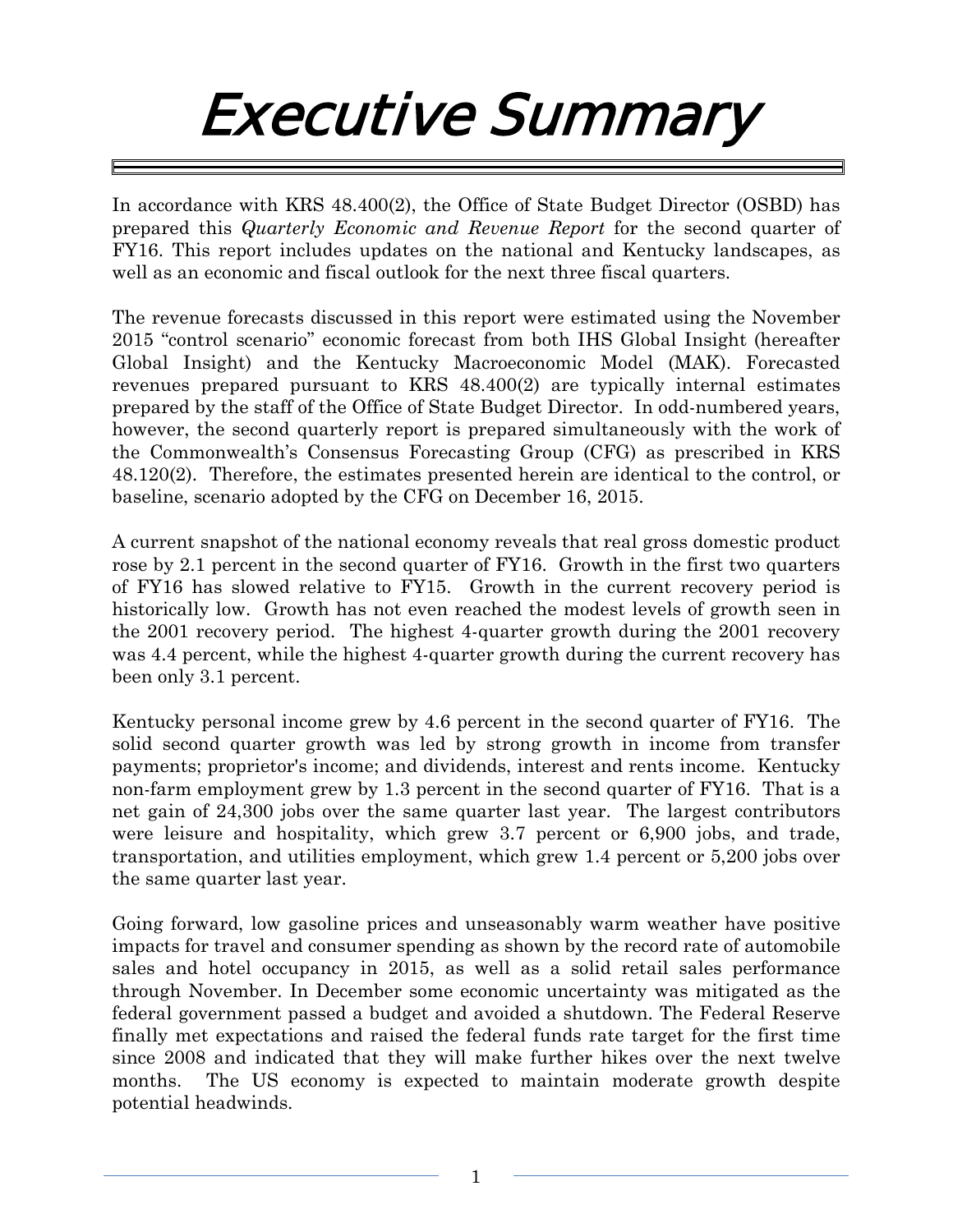Growth for the second half of FY16 in Kentucky employment and personal income is expected to be roughly in line with the national rates. While the US has seen tepid manufacturing employment growth in recent years, Kentucky's has been more robust, adding jobs at a rate much faster than the national average and approaching its pre-recession high for manufacturing jobs. The Commonwealth is projected to grow manufacturing jobs at eight times the national rate in FY16 (see Tables 8 and 9). The automotive sector alone was responsible for half of Kentucky's manufacturing employment growth in the first quarter of FY16 (per the Louisville Federal Reserve Report). The housing market in the Commonwealth seems to be turning the corner as the rate of growth of new housing permits has increased and construction employment is increasing.

Revenue collections grew 3.5 percent, or \$89.8 million, in the second quarter of FY16 following a 4.5 percent increase in the first quarter of the year. Through the first two quarters of the fiscal year, receipts have increased 4.0 percent. Revenues have now grown in eight consecutive quarters.

With the solid growth through the first six months of the fiscal year, revenues are expected to grow 2.6 percent for the final six months of the fiscal year. The second half of FY16 is expected to grow more slowly primarily due to a high base of comparison from FY15, where revenues grew 5.4 percent and 8.6 percent in the final two quarters.

Individual income tax receipts are expected to total \$4,233.5 million in FY16, partially due to robust growth of 4.7 percent in the first half of the fiscal year. Receipts are projected to increase by 3.4 percent during the final two quarters of FY16. Taken in aggregate, the individual income tax is forecasted to grow at 4.0 percent rate for FY16. Growth in the individual income tax is even more impressive considering that the base from FY15 grew at an impressive rate of 8.5 percent.

Since declining in FY13, the sales and use tax has experienced a steady dose of positive momentum. Growth of 3.6 percent in FY14 was followed by even faster growth of 4.4 percent during FY15. The first half of FY16 was higher still  $-6.2$ percent greater than the first half of FY15. This interim report calls for continued growth in the sales and use tax, albeit at a slightly reduced rate of 3.2 percent growth for the final six months of FY16.

The January 2016 interim Road Fund forecast projects an improving revenue situation compared to the past four quarters; however, collections are still expected to decline over the forecast horizon. The first two quarters of FY16 have seen Road Fund revenues fall 5.4 percent, largely due to a drop in motor fuels revenue. Growth in the second half of the year is estimated to be comparable to the first half with  $-5.1$  percent while growth in the first quarter of FY17 is forecasted to be  $-1.7$ percent.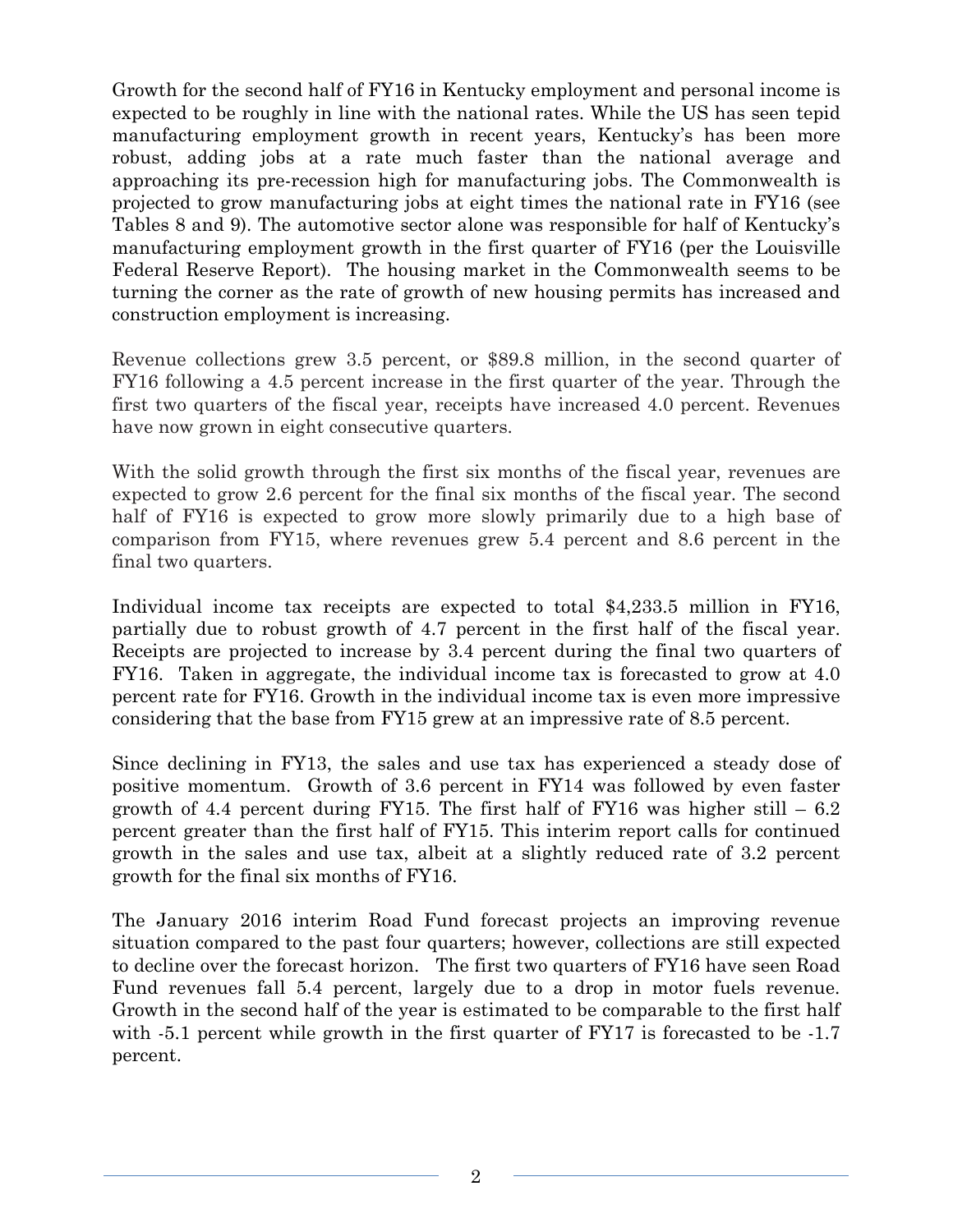The 5.4 percent decline in the first six months of FY16 was largely the result of a 17.4 percent drop in motor fuels revenue. Motor vehicle usage tax receipts were uncharacteristically strong. The 15.6 percent growth over the first half of the fiscal year is the strongest in the past 15 years. The remaining "Other" accounts had both gains and losses but, on net, increased \$4.3 million.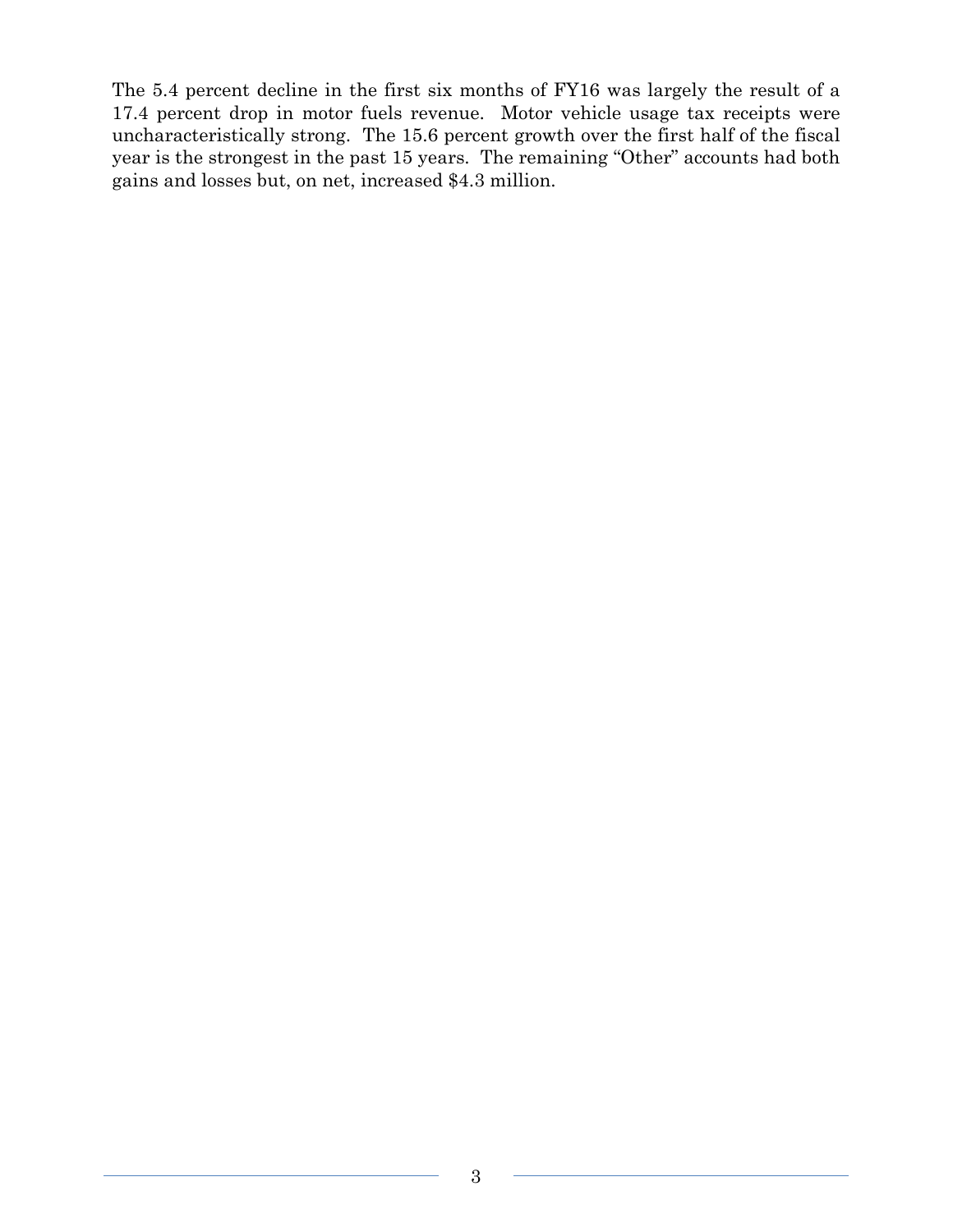# Revenue Receipts

### **GENERAL FUND Second Quarter, FY16**

General Fund revenue collections grew 3.5 percent, or \$89.8 million, in the second quarter of FY16 following a 4.5 percent increase in the first quarter of the year. Through the first two quarters of the fiscal year, receipts have increased 4.0 percent. Revenues have now grown in eight consecutive quarters. With the solid growth through the first six months of the fiscal year, revenues would need to grow 2.6 percent for the final six months of the fiscal year to meet the official estimate.

| Table 1<br><b>Summary General Fund Receipts</b><br>\$ millions |         |         |         |         |  |  |  |  |  |  |  |
|----------------------------------------------------------------|---------|---------|---------|---------|--|--|--|--|--|--|--|
| Diff<br><b>Diff</b><br><b>FY16</b><br><b>FY15</b>              |         |         |         |         |  |  |  |  |  |  |  |
|                                                                | Q2      | Q2      | \$      | ℅       |  |  |  |  |  |  |  |
| Individual Income                                              | 1,029.6 | 994.5   | 35.0    | 3.5     |  |  |  |  |  |  |  |
| Sales and Use                                                  | 868.0   | 822.4   | 45.6    | 5.5     |  |  |  |  |  |  |  |
| Property                                                       | 333.5   | 325.8   | 7.7     | 2.4     |  |  |  |  |  |  |  |
| Corporation Income                                             | 102.1   | 96.8    | 5.2     | 5.4     |  |  |  |  |  |  |  |
| Coal Severance                                                 | 34.5    | 48.8    | $-14.2$ | $-29.2$ |  |  |  |  |  |  |  |
| Cigarette Taxes                                                | 57.6    | 55.1    | 2.5     | 4.6     |  |  |  |  |  |  |  |
| LI FT                                                          | 35.5    | 38.5    | $-3.0$  | $-7.9$  |  |  |  |  |  |  |  |
| Lottery                                                        | 56.8    | 57.5    | $-0.7$  | -1.3    |  |  |  |  |  |  |  |
| Other                                                          | 151.2   | 139.5   | 11.8    | 8.4     |  |  |  |  |  |  |  |
| Total                                                          | 2,668.7 | 2,578.9 | 89.8    | 3.5     |  |  |  |  |  |  |  |

Second quarter gains were driven by sales and use, corporation income, cigarette, and individual income taxes. Total receipts in the second quarter totaled \$2,668.7 million compared to \$2,578.9 million received in the second quarter of FY15. Collections in the major revenue categories are shown in summary form in Table 1. Detailed information on these and other accounts is available in the Appendix.

Variations in the quarterly receipts are often affected by differences in the

timing of payments into revenue accounts. While timing differences were not as prevalent as in the past, property tax receipts continue to record some monthly shifts because of these differences.

Individual income tax posted receipts of \$1,029.6 million, compared to last year's second-quarter receipts of \$994.5 million. The resulting growth rate was 3.5 percent, and compares to a growth rate of 7.5 percent for the second quarter of last year. In order to meet the revised official estimate, income tax receipts must rise 3.4 percent for the remainder of FY16.

The sales and use tax grew 5.5 percent in the second quarter of FY16. Receipts of \$868.0 million compared favorably to \$822.4 million in the second quarter of FY15. Year-to-date sales tax receipts have increased 6.2 percent. It is interesting to note that in FY16 so far, the percent increase in sales tax collections have outpaced the individual income tax as a whole and withholding in particular.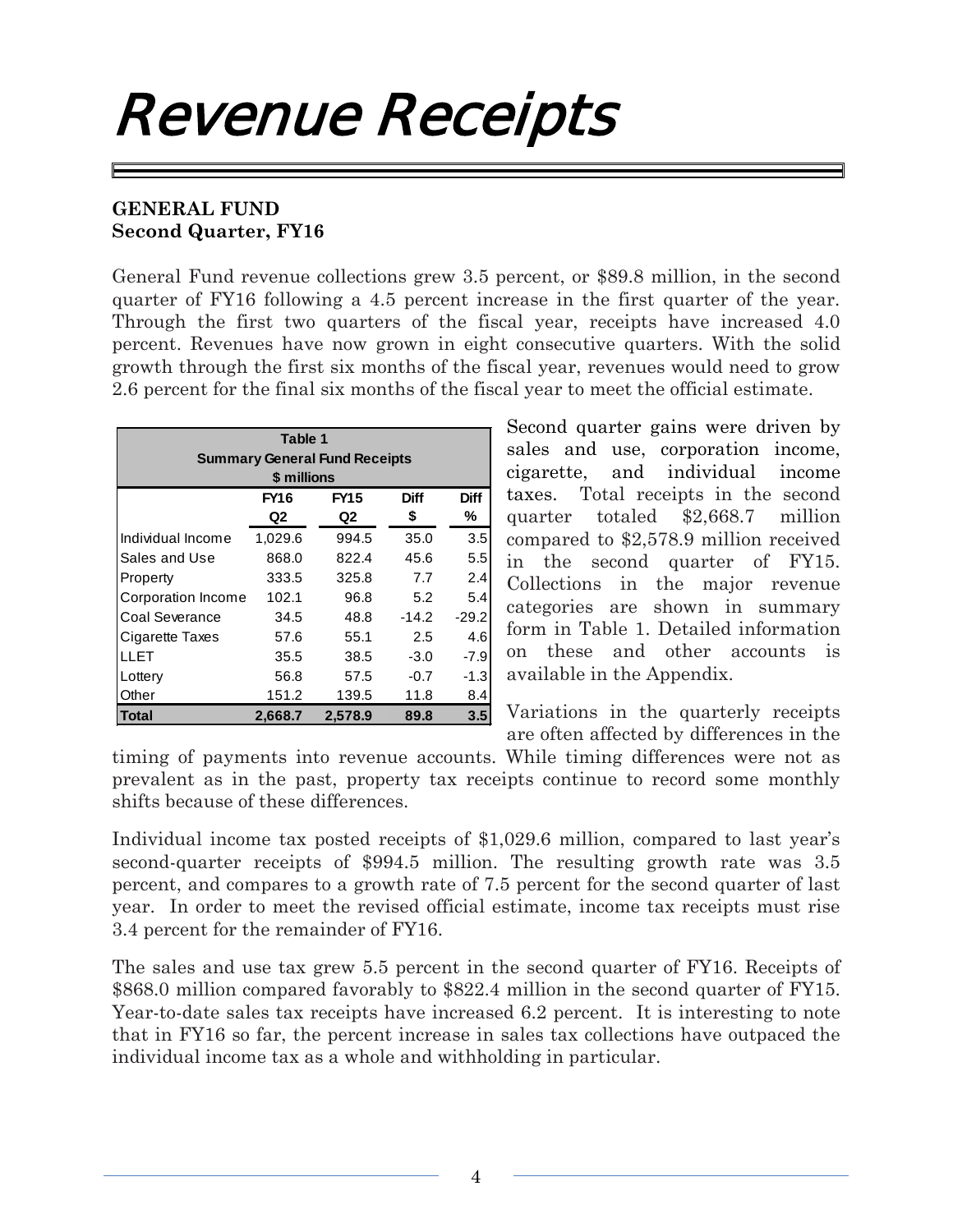Second quarter property tax receipts posted revenues that were \$7.7 million more than the second quarter of FY15. The difference is due mainly to timing issues as bills were mailed earlier in FY16. Second quarter receipts of \$333.5 million compare with \$325.8 million from the second quarter of FY15.

Combined corporation income and limited liability entity tax (LLET) receipts were up in the second quarter of the fiscal year. Revenues of \$137.6 million were 1.6 percent more than year-earlier figures of \$135.4 million.

Coal severance tax revenue continued to decline in the second quarter, with receipts down 29.2 percent. Collections of \$34.5 million compare to the FY15 second quarter total of \$48.8 million. The downward trend in many energy prices has led to quarterly declines in the oil production tax and the natural gas severance tax collections.

Cigarette tax receipts of \$57.6 million in the second quarter of FY16 compare to \$55.1 million in the second quarter of FY15. Cigarette tax receipts continued their strong performance, growing 4.6 percent in the second quarter. For the first six months of the year collections have increased 3.0 percent.

Lottery receipts were \$56.8 million, which were 1.3 percent below last year's secondquarter total of \$57.5 million.

The "Other" category, which represents the remaining taxes in the General Fund, increased 8.4 percent in the second quarter. Second quarter receipts for FY16 were \$151.2 million and compare to \$139.5 million in FY15.

Figure 1 details the composition of General Fund revenues by tax type for the second quarter of FY16. Seventy-two percent of General Fund revenues were collected in the areas of the individual income tax and the sales tax. The next largest sources of revenue were property tax accounted for 12.0 percent of the total General Fund receipts followed by the "Other" category at 6.0 percent. The largest components in the "Other" category include: insurance premium tax, the bank franchise tax, the telecommunications tax, the beer wholesale tax and the inheritance tax. Corporation income taxes accounted for 4.0 percent. Lottery and cigarette receipts accounted for 2.0 percent each. Finally LLET and coal severance receipts accounted for 1.0 percent each.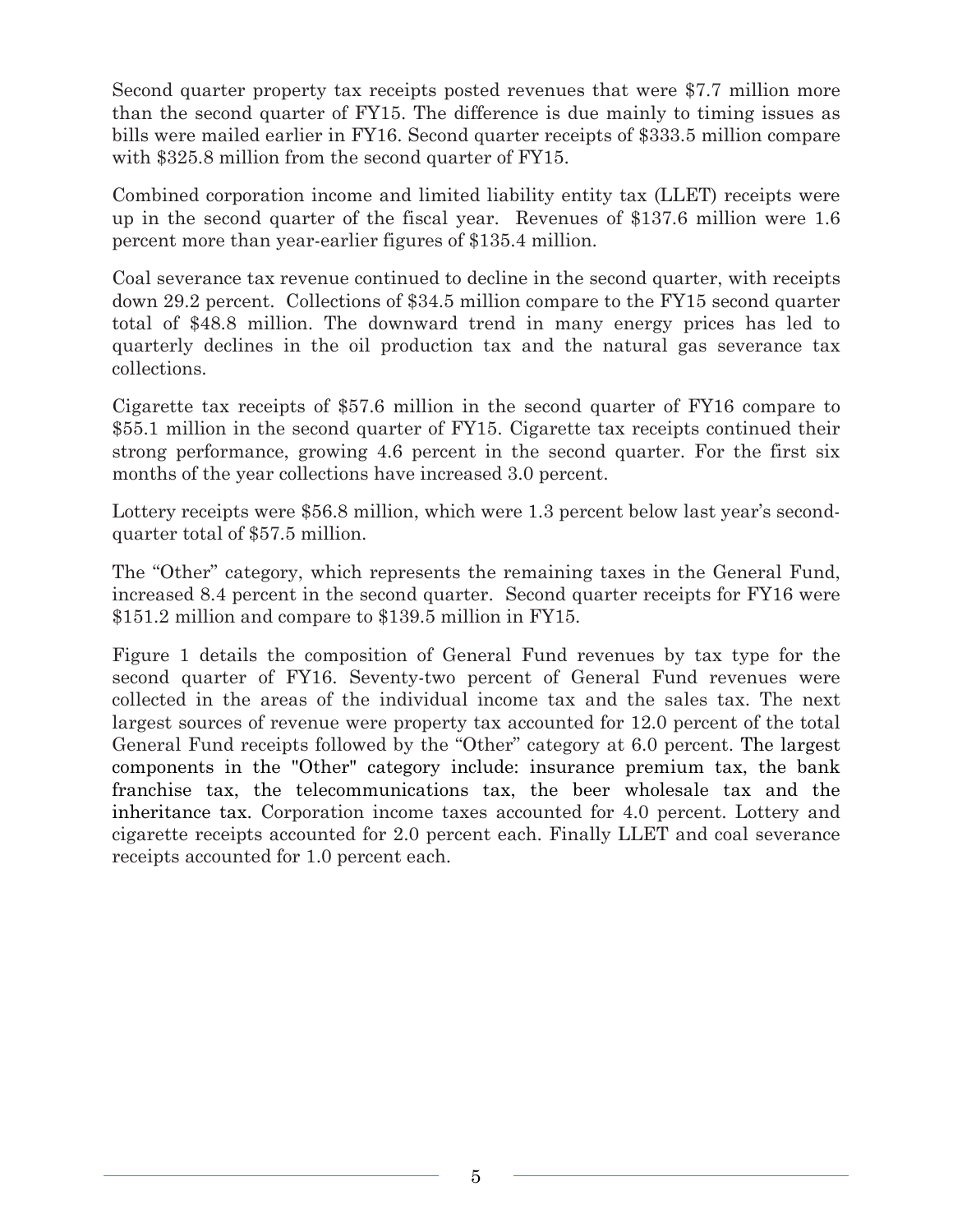

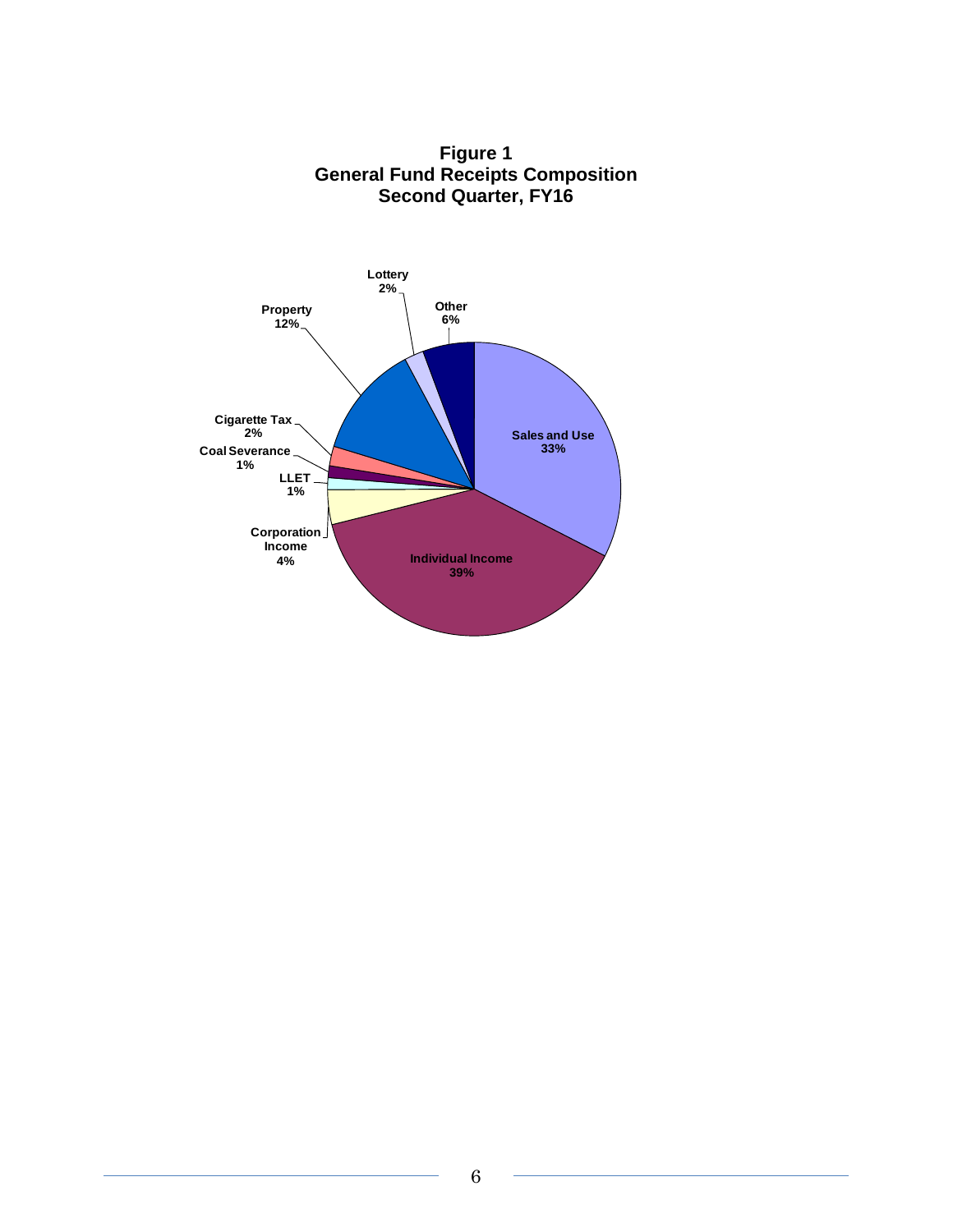## **ROAD FUND Second Quarter, FY16**

Total Road Fund receipts fell 2.3 percent during the second quarter of FY16 as motor fuels tax collections remain weak. Total receipts of \$371.2 million and compare to \$380.1 million from the second quarter of last year. Including all road fund taxes, receipts have declined 5.4 percent for the year. Based on year-to-date tax collections, revenues can decline 5.2 percent for the remainder of FY16 to meet the official estimate. Summary data are contained in Table 2 and detailed data are shown in the Appendix.

Motor fuels tax receipts decreased 18.7 percent during the second quarter. Receipts were \$185.7 million and compare to \$228.5 million collected during the second quarter of last year.

| Table 2<br><b>Summary Road Fund Receipts</b><br>\$ millions |        |       |         |           |  |  |  |  |  |  |
|-------------------------------------------------------------|--------|-------|---------|-----------|--|--|--|--|--|--|
| <b>Diff</b><br><b>FY15</b><br><b>Diff</b><br><b>FY16</b>    |        |       |         |           |  |  |  |  |  |  |
|                                                             | Q2     | Q2    | \$      | ℅         |  |  |  |  |  |  |
| <b>Motor Fuels</b>                                          | 185.7  | 228.5 | $-42.8$ | $-18.7$   |  |  |  |  |  |  |
| Motor Vehicle Usage                                         | 125.3  | 100.4 | 24.9    | 24.7      |  |  |  |  |  |  |
| Motor Vehicle License                                       | 26.7   | 18.2  | 8.5     | 47.0      |  |  |  |  |  |  |
| <b>Motor Vehicle Operators</b>                              | 4.0    | 4.0   | 0.0     | $-0.1$    |  |  |  |  |  |  |
| <b>Weight Distance</b>                                      | 20.7   | 20.5  | 0.1     | 0.6       |  |  |  |  |  |  |
| Income on Investments                                       | $-0.2$ | 0.6   | $-0.9$  | <b>NA</b> |  |  |  |  |  |  |
| Other                                                       | 9.1    | 7.8   | 1.2     | 15.9      |  |  |  |  |  |  |
| Total                                                       | 371.2  | 380.1 | $-8.9$  | $-2.3$    |  |  |  |  |  |  |

Motor vehicle usage tax receipts of \$125.3 million represent an increase of 24.7 percent compared to the \$100.4 million collected in the second quarter of FY15. Vehicle usage tax collections arise from vehicle sale transactions.

Motor vehicle license tax receipts increased 47.0 percent in the second quarter of FY16 to \$26.7 million.

Motor vehicle operators license tax

receipts were \$4.0 million in the second quarter of FY16.

Weight distance tax receipts of \$20.7 million represent a 0.6 percent increase compared to receipts of \$20.5 million during the second quarter of FY15. The weight distance tax has some significance as a leading indicator of economic activity, as it is a rough proxy for goods in transit over Kentucky highways.

The remainder of the accounts in the Road Fund combined for an increase of 15.9 percent from a year earlier. The "Other" category revenues of \$9.1 million compare to \$7.8 million in the second quarter of FY15.

Figure 2 details the composition of Road Fund revenues by tax type in the second quarter of FY16. Motor fuels taxes and the motor vehicle usage tax accounted for 84.0 percent of Road Fund revenues in the second quarter. The next-largest sources of revenue were the motor vehicle license with 7.0 percent followed by weight distance with 6.0 percent. The "Other" category accounted for 2.0 percent, while motor vehicle operators comprised 1.0 percent. Income on investments accounted for a negligible amount of total Road Fund receipts.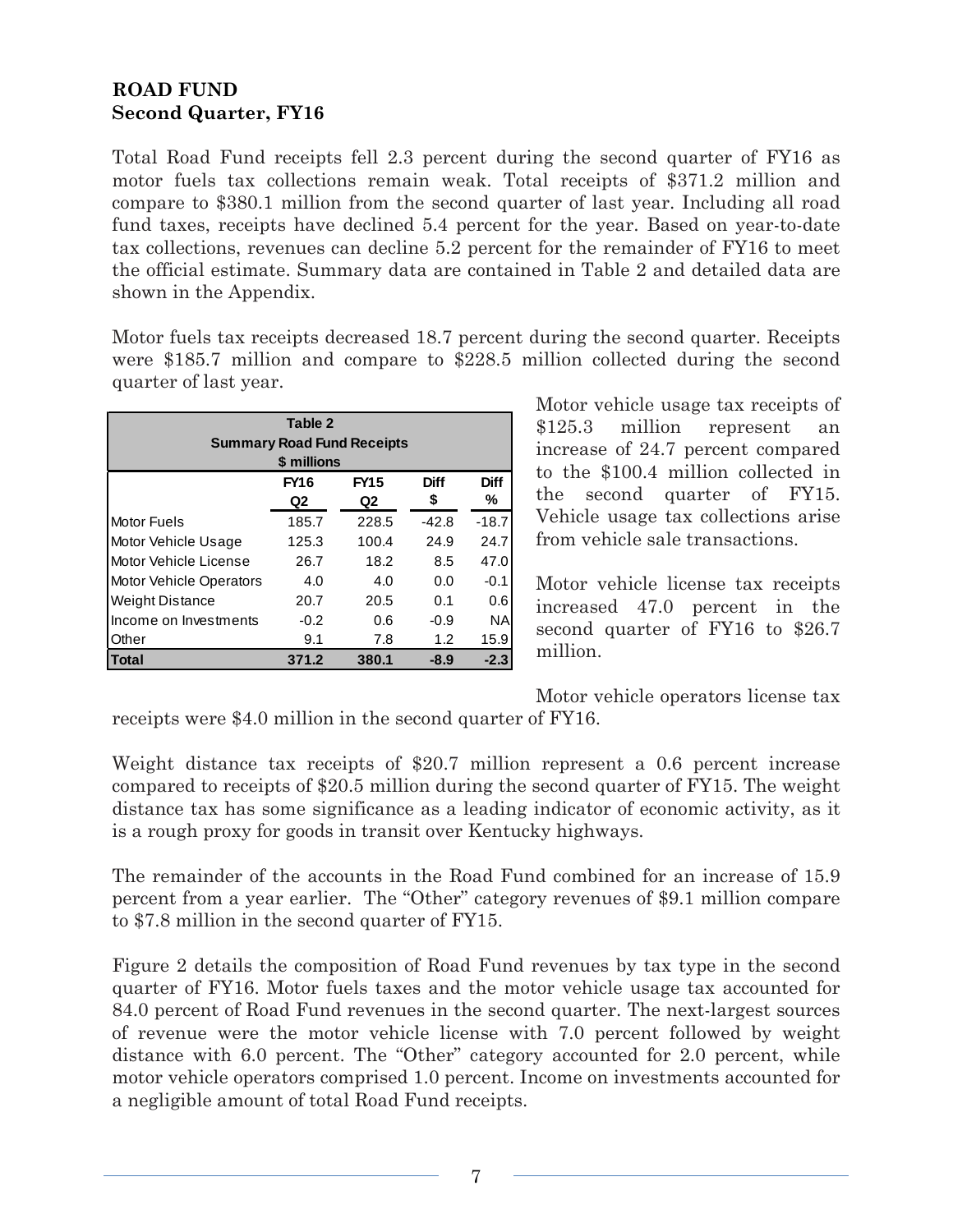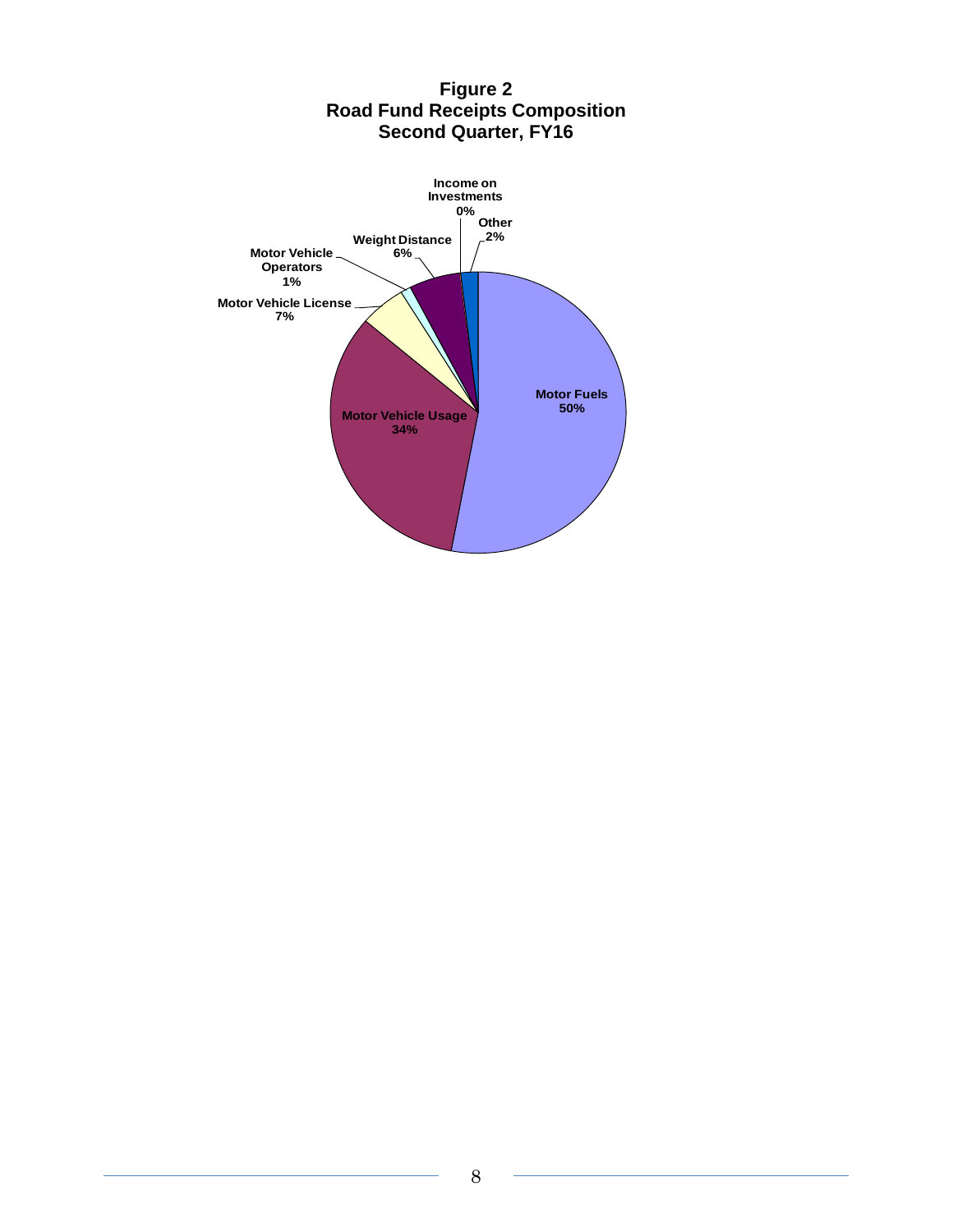# The Economy Second Quarter FY16

# **NATIONAL ECONOMY**

Real gross domestic product rose by 2.1 percent in the second quarter of FY16. Real gross domestic product (real GDP) is the sum of all final goods and services sold within a country's physical boundaries in a given year and explicitly excludes those goods and services which are produced by US citizens in other countries. Growth in the first two quarters of FY16 have slowed relative to FY15. Real GDP growth for the last six quarters were 2.9, 2.5, 2.9, 2.7, 2.0 and 2.1 percent respectively. Slowdowns in investment and exports were largely responsible for the slowdown in real GDP over this six-quarter period. Growth in the current recovery period is historically low. Growth has not even reached the modest levels of growth seen in the 2001 recovery period. The highest four-quarter growth during the 2001 recovery was 4.4 percent, while the highest four-quarter growth during the current recovery has been only 3.1 percent, which occurred immediately following the trough, where the base levels of real GDP were very low.

Real consumption grew by 2.9 percent in the second quarter of FY16. Real consumption growth has been inconsistent over the last 10 quarters. Adjacentquarter growth ranged from 0.3 percent to 1.1 percent during that time. Adjacentquarter growth in the second quarter was 0.8 percent. So while this is lower than the high point over the last 10 quarters, it is still significantly higher than the low growth years from FY11 to FY13, when the average adjacent-quarter growth was 0.4 percent. Real consumption made up 68.9 percent of real GDP in the second quarter of FY16.

Real investment grew by 2.8 percent in the second quarter of FY16. This is somewhat misleading as growth has been erratic over the last five quarters. The majority of that 2.8 percent annual growth occurred during the third quarter of FY15, where the adjacent-quarter growth was 2.1 percent. On an adjacent-quarter basis, real investment fell 1.4 percent in the first quarter of FY16. These first quarter losses were concentrated in three components of real investment: structures, other equipment, and change in private inventories.

In the second quarter, investment in structures was essentially flat. Other equipment bounced back strongly with growth of 2.6 percent making up more than all of the first quarter losses. Changes in private inventories continued to fall but only at half the rate as in the first quarter. The change in private inventories category makes up a very small percentage of total real investment. In the second quarter of FY16, it made up 1.4 percent of all real investment. This share varies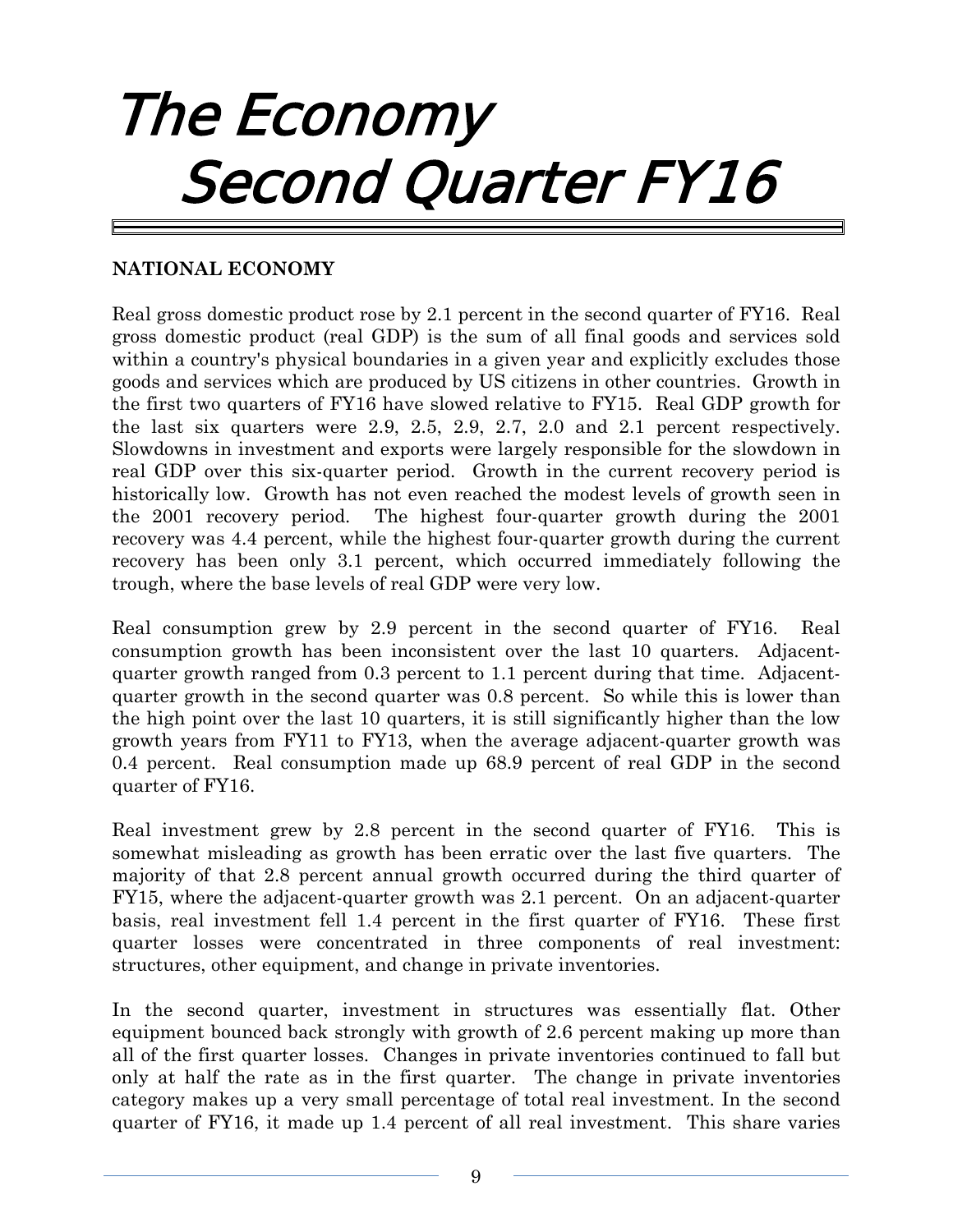considerably over a decade, but rarely does it get higher than 3.0 percent of total investment. Total real investment made up 17.3 percent of real GDP in the second quarter of FY16.

|                                     | Q <sub>2</sub> |             |           |           |  |
|-------------------------------------|----------------|-------------|-----------|-----------|--|
|                                     | <b>FY16</b>    | <b>FY15</b> | Chg       | % Chg     |  |
| Real GDP                            | 16,490.1       | 16,151.4    | 338.7     | 2.1       |  |
| <b>Real Consumption</b>             | 11,354.0       | 11,033.3    | 320.8     | 2.9       |  |
| Real Investment                     | 2,850.4        | 2,772.5     | 77.9      | 2.8       |  |
| Real Govt. Expenditures             | 2,874.7        | 2,839.0     | 35.7      | 1.3       |  |
| <b>Real Exports</b>                 | 2,139.4        | 2,123.9     | 15.5      | 0.7       |  |
| Real Imports                        | 2,698.2        | 2,587.5     | 110.7     | 4.3       |  |
| Inflation (% chg CPI)               | 0.1            | 1.2         | <b>NA</b> | <b>NA</b> |  |
| Industrial Production Index (% chg) | $-0.7$         | 4.5         | <b>NA</b> | <b>NA</b> |  |
| Civilian Labor Force (millions)     | 158.0          | 156.3       | 1.8       | 1.1       |  |
| Unemployment Rate (%)               | 5.1            | 5.7         | NA        | <b>NA</b> |  |

#### **Second Quarter FY16 & FY15 Table 3 Summary of US Economic Series**

Not Seasonally Adjusted. Real series are annual rate, billions of chained 2000 dollars. Components do not sum to GDP because they are annualized independently. Data for FY16 Q2 are November 2015 estimates.<sup>1</sup> Source: IHS Global Insight Inc., November 9, 2015 data release

Real government expenditures grew by 1.3 percent in the second quarter of FY16. Real government expenditures include all expenditures by federal, state and local governments. It is typical for government expenditures to contract following a recession. Real government expenditures at the beginning of the 2007 recession were \$2,939.8 billion. Government expenditures expanded for the next eight quarters. Then during the recovery, expenditures began to contract. By the second quarter of FY13, government expenditures contracted back to their pre-recession level. The contraction of government expenditures continued for another four quarters after reaching the pre-recession level. Government expenditures reached a trough in the third quarter of FY14 and have been slowly rising since then. Government expenditures are now \$46.3 billion greater than that trough. Real government expenditures made up 17.4 percent of real GDP in the second quarter of FY16.

<sup>1</sup> The second quarter FY16 data, presented here, is an estimate generated from the November 2015 Global Insight data release. It is not actual history. The actual data for most of these series will not be released until the end of the third quarter, which is far beyond the publishing date of this report.

 $\overline{\phantom{a}}$  , where  $\overline{\phantom{a}}$  , where  $\overline{\phantom{a}}$  , where  $\overline{\phantom{a}}$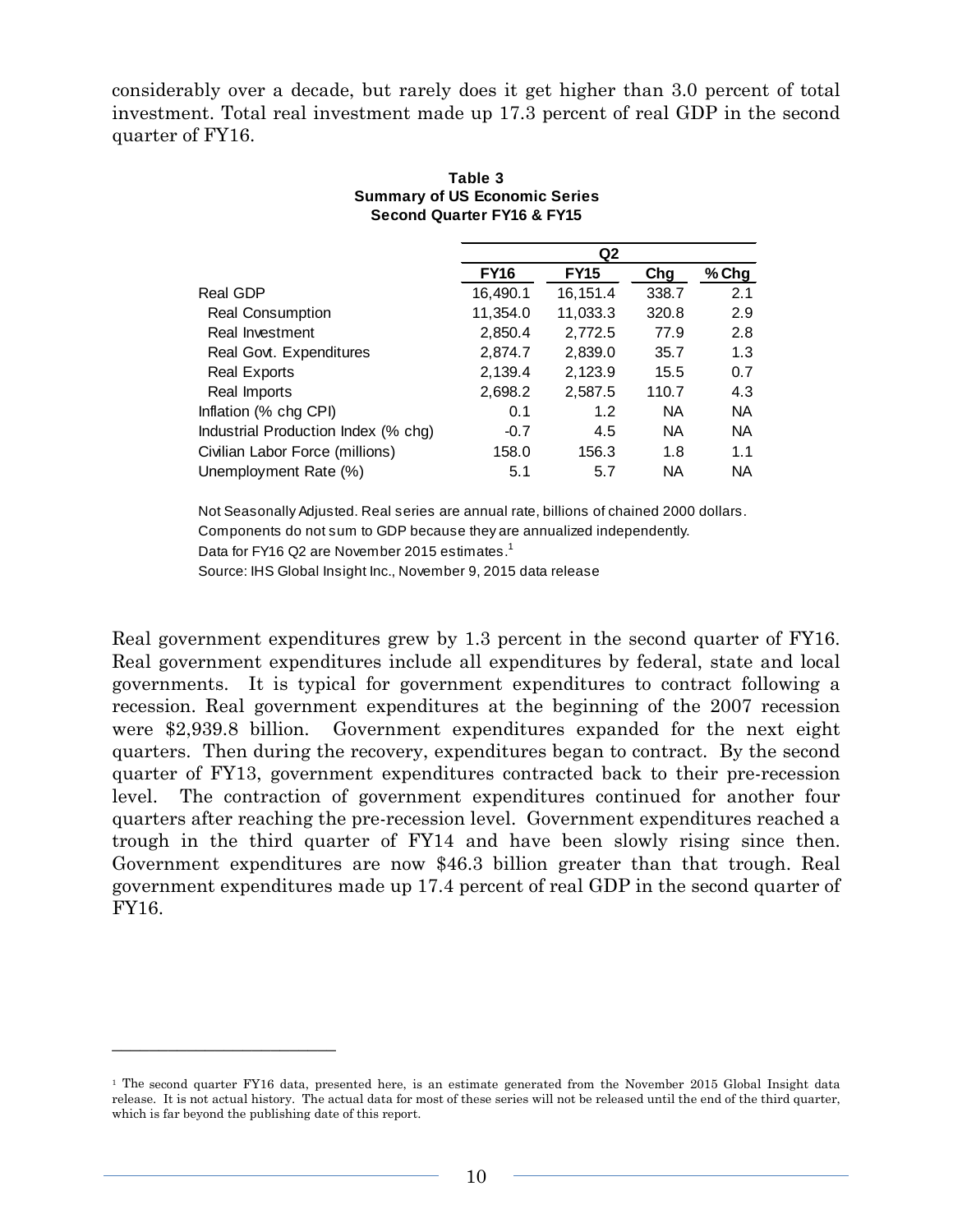Real imports grew by 4.3 percent in the second quarter of FY16. Real exports grew by only 0.7 percent in the second quarter of FY16. Over the last two years, real exports are growing an average of 0.4 percent per quarter. Over the same time, real imports grew at 1.2 percent per quarter. That is triple the rate, so it is not surprising that the trade deficit continues to expand. The trade deficit for the second quarter of FY16 was \$558.8 billion. That is the highest it has been since the start of the 2007 recession.

National personal income grew by 4.0 percent in the second quarter of FY16. Adjacent-quarter personal income growth has been solid and steady for the last two years, ranging between 0.8 percent and 1.5 percent per quarter. While wages and salaries income contributed the most in absolute amounts to personal income, it was high growth in transfer receipts and dividends, interest and rents that led to such high growth in the second quarter on a percentage basis. Transfer receipts, that component of income which comes from government-assistance programs, now make up 17.4 percent of total personal income. Wages and salaries, the largest component, make up 50.7 percent of personal income. Dividends, interest and rents makes up the second largest category, which is 18.7 percent of personal income. National personal income declined for one quarter in the third quarter of FY13, but it has been solid and steady since then.

Total non-farm employment rose by 1.8 percent, or 2.5 million jobs, in the second quarter of FY16. Weak growth in mining, manufacturing and other services employment provided a drag to growth for total employment during the second quarter. Business services had the highest percentage and absolute growth in the second quarter, with 3.0 percent and 0.5 million jobs, respectively. Business services employment has grown modestly and steadily since the end of the 2007 recession. On average the quarterly growth rate has been 0.8 percent per quarter over that time. Growth in every supersector is still performing below the average for an expansion period.

# **KENTUCKY ECONOMY**

Kentucky personal income grew by 4.6 percent in the second quarter of FY16. The solid second quarter growth was led by solid growth in income from transfer payments; proprietor's income; and dividends, interest and rents income. The other contributing categories also performed well.

Income from transfer payments generally contracts during an expansion period, but that is not what is currently happening in Kentucky. It is still not clear if this is just due to the slow-recovering labor market or if this a major change in the paradigm of welfare consumption. In 2005, transfer receipts made up 18.9 percent of total personal income in Kentucky. This share was increasing even before the recession started. When the recession started, transfer receipts made up 20.1 percent of personal income. This share then expanded to 25.1 percent by the third quarter of FY10. This is normal in a historical sense, as out of work persons rely on unemployment insurance and other assistance until they can find employment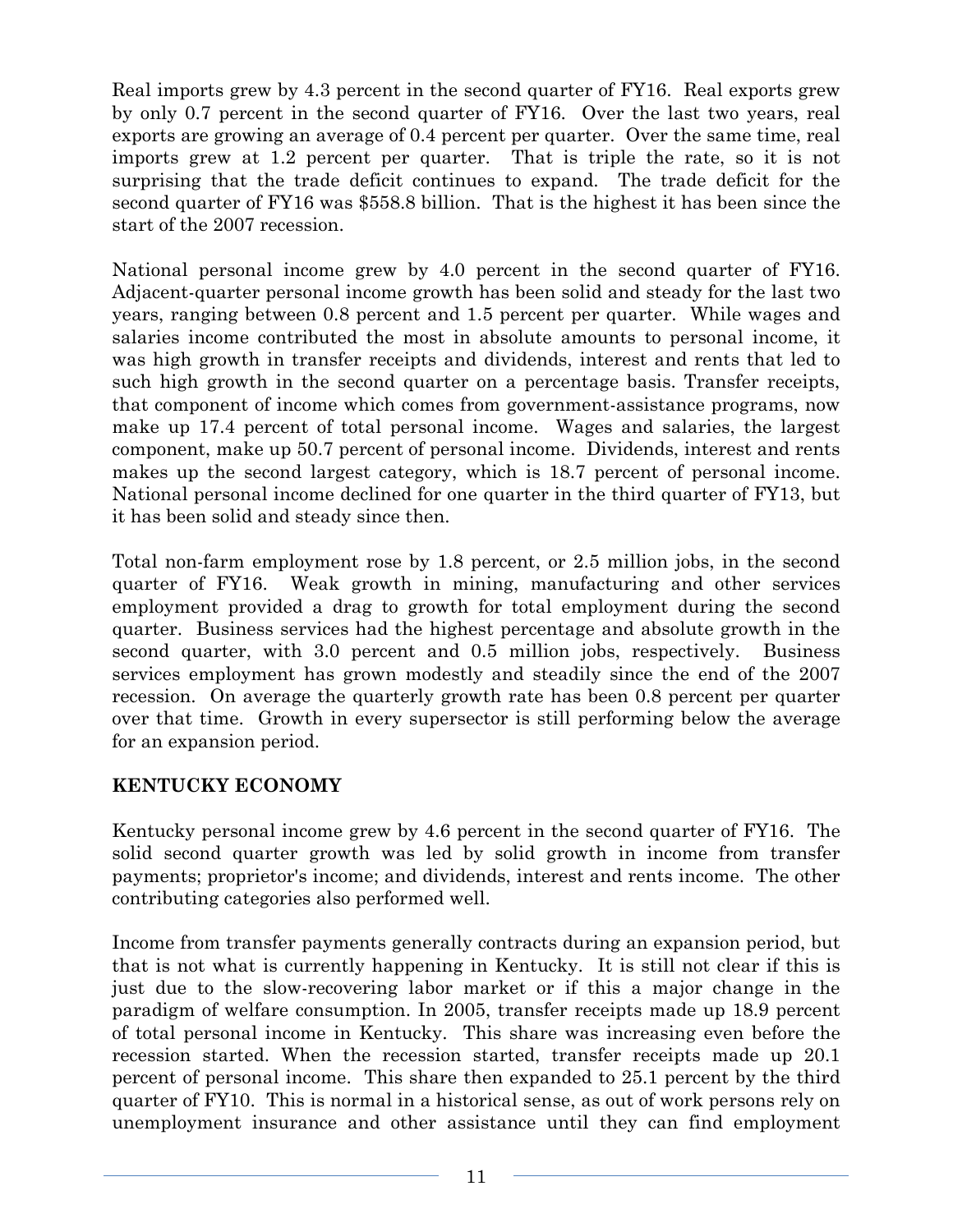again. Following the third quarter of FY10, transfer receipts began to contract. By the second quarter of FY13, transfer receipts made up 22.7 percent of total personal income. However, since then, they have begun to expand again. Currently, transfer receipts make up 24.5 percent of personal income, which is very close to the twodecade high for that component of income. Transfer payments in Kentucky consistently make up a larger share of total personal income than the nation as a whole. Nationally, transfer payments made up 17.4 percent of total personal income. At the beginning of the millennium, Kentucky's transfer payment share was only 4.0 percent greater than the national share.

|                               |             | Q2          |                  |         |
|-------------------------------|-------------|-------------|------------------|---------|
|                               | <b>FY16</b> | <b>FY15</b> | \$ Diff          | % Diff  |
| <b>United States</b>          |             |             |                  |         |
| Personal Income               | 15,549      | 14,956      | 593              | 4.0     |
| Social Insurance              | 1,208       | 1,177       | 31               | 2.6     |
| Residence Adjustments         | $-615$      | $-592$      | -23              | 3.8     |
| Dividends, Interest and Rents | 2,901       | 2,759       | 142              | 5.1     |
| <b>Transfer Receipts</b>      | 2,705       | 2,571       | 134              | 5.2     |
| Wages & Salaries              | 7,887       | 7,633       | 254              | 3.3     |
| Supplements to W&S            | 2,467       | 2,385       | 82               | 3.4     |
| Proprietor's Income           | 1,413       | 1,378       | 35               | 2.6     |
| Kentucky                      |             |             |                  |         |
| Personal Income               | 175.7       | 168.0       | 7.7              | 4.6     |
| Social Insurance              | 14.0        | 13.7        | 0.3 <sub>2</sub> | 1.9     |
| Residence Adjustments         | $-1.6$      | $-2.1$      | 0.4              | $-21.3$ |
| Dividends, Interest and Rents | 27.2        | 25.9        | 1.3              | 5.1     |
| <b>Transfer Receipts</b>      | 43.0        | 40.9        | 2.1              | 5.2     |
| Wages & Salaries              | 85.9        | 83.1        | 2.8              | 3.3     |
| Supplements to W&S            | 22.5        | 21.7        | 0.7              | 3.3     |
| Proprietor's Income           | 12.8        | 12.1        | 0.6              | 5.2     |

#### **\$ billions, SAAR Table 4 Personal Income**

Proprietor's income makes up 7.3 percent of total personal income in Kentucky. Quarterly growth in this category of income has been very erratic over the last three years. In the third quarter of FY13, proprietor's income grew 11.0 percent in one quarter. Unfortunately, over half of those exceptional gains were erased over the next year. In fact, proprietor's income has fallen in six of the last 14 quarters. Despite the recent erratic growth, proprietor's income is up a net 37.7 percent over its peak before the 2007 recession. Proprietor's income is the second fastest growing income category since the recession.

Dividends, interest and rents income grew by 5.1 percent over the same quarter last year. The recession was particular detrimental to the dividends, interest, and rents income category. It lost 12.9 percent of its value in the few quarters following the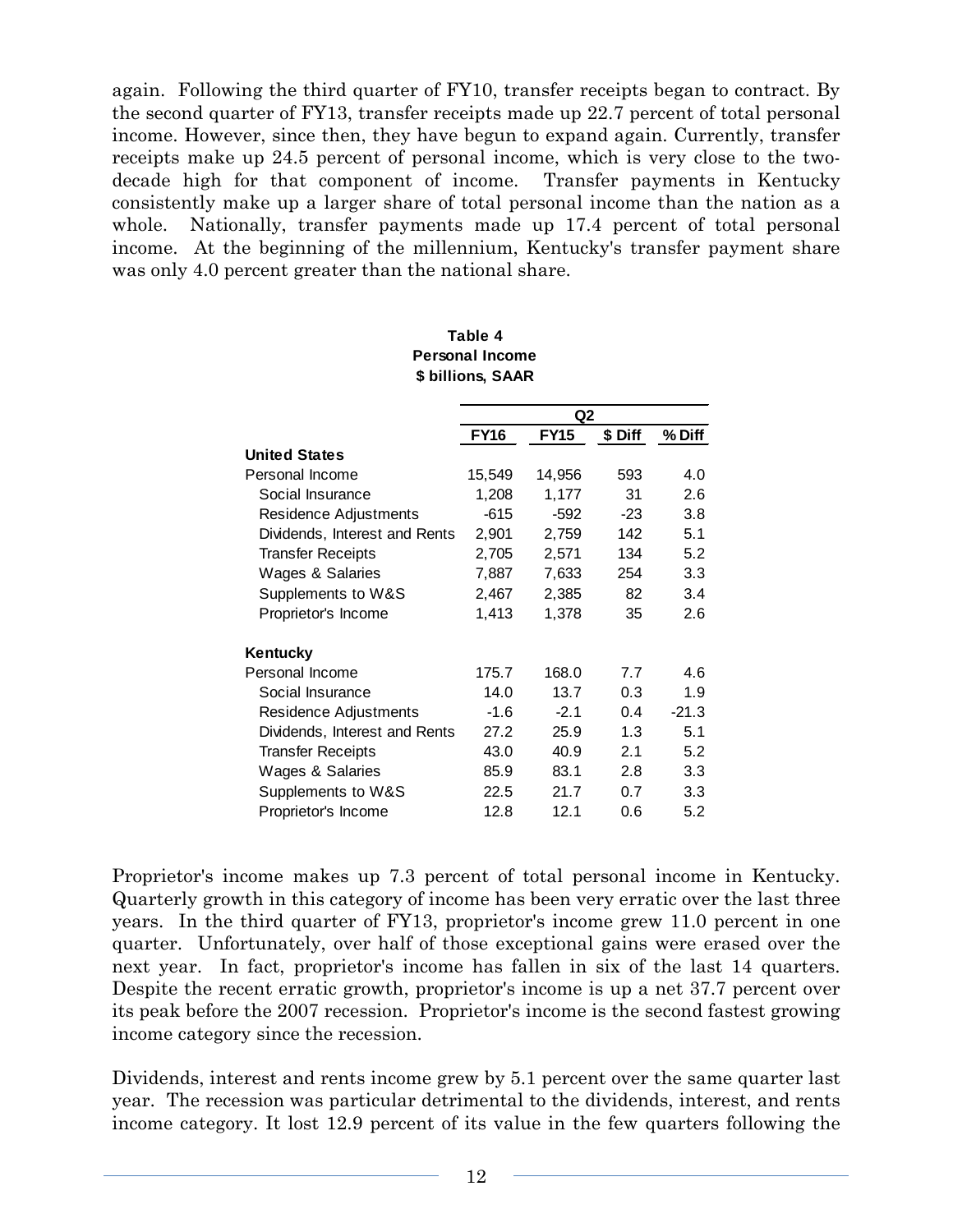recession. And with solid growth it made up all those losses by the first quarter of FY12. Dividends, interest, and rents income has grown by over one percent (adjacent-quarter growth) for three quarters in a row now.

Kentucky non-farm employment grew by 1.3 percent in the second quarter of FY16. That is a net gain of 24,300 jobs over the same quarter last year. The largest contributors were leisure and hospitality, which grew 3.7 percent or 6,900 jobs, and trade, transportation, and utilities employment, which grew 1.4 percent or 5,200 jobs over the same quarter last year.

Leisure and hospitality services employment grew by 3.7 percent in the second quarter and was the largest absolute and percentage contributor to total employment in the second quarter. Leisure and hospitality services employment reached a peak in the third quarter of FY08. As a result of the 2007 recession, employment in this category declined until it reached a trough in the third quarter of FY10. Since then, it has grown an average of 0.6 percent per quarter. The second quarter of FY16 was the largest growth quarter for leisure and hospitality since before the 2007 recession began.

Trade, transportation and utilities employment makes up the largest share of nonfarm employment. In the second quarter, it made up 20.3 percent of total employment in the state. Employment in trade, transportation and utilities declined in the fourth quarter of FY15 and the first quarter of FY16. The second quarter adjacent-quarter growth of 1.8 percent was the highest in trade, transportation and utilities since before the 2007 recession began.

Notably, mining employment declined 2,300 jobs, or 14.2 percent. The Environmental Protection Agency's new rules and standards on mercury emissions [implemented in 2015] have caused several power plants to shutdown over the last 12 months. This has put additional downward pressure on the demand for coal mining. Additionally, the prolonged low price of natural gas has allowed existing power plants to shift their input make-up to use less coal and more natural gas. Again, this put downward pressure on coal demand. The demand for coal has been depressed for an extended time, and many mines have closed permanently. Mining employment has dropped for the last five consecutive quarters, losing a net 2,600 jobs over that time. Mining employment, which includes all natural resource mining and logging, makes up 0.9 percent of total employment in Kentucky.

Other services employment declined by 0.9 percent in the second quarter. It has been declining steadily since before the 2007 recession. Other services employment grew from the second quarter of FY15 to the first quarter of FY16, but that growth was very low. Other services employment makes up 3.4 percent of total employment in Kentucky.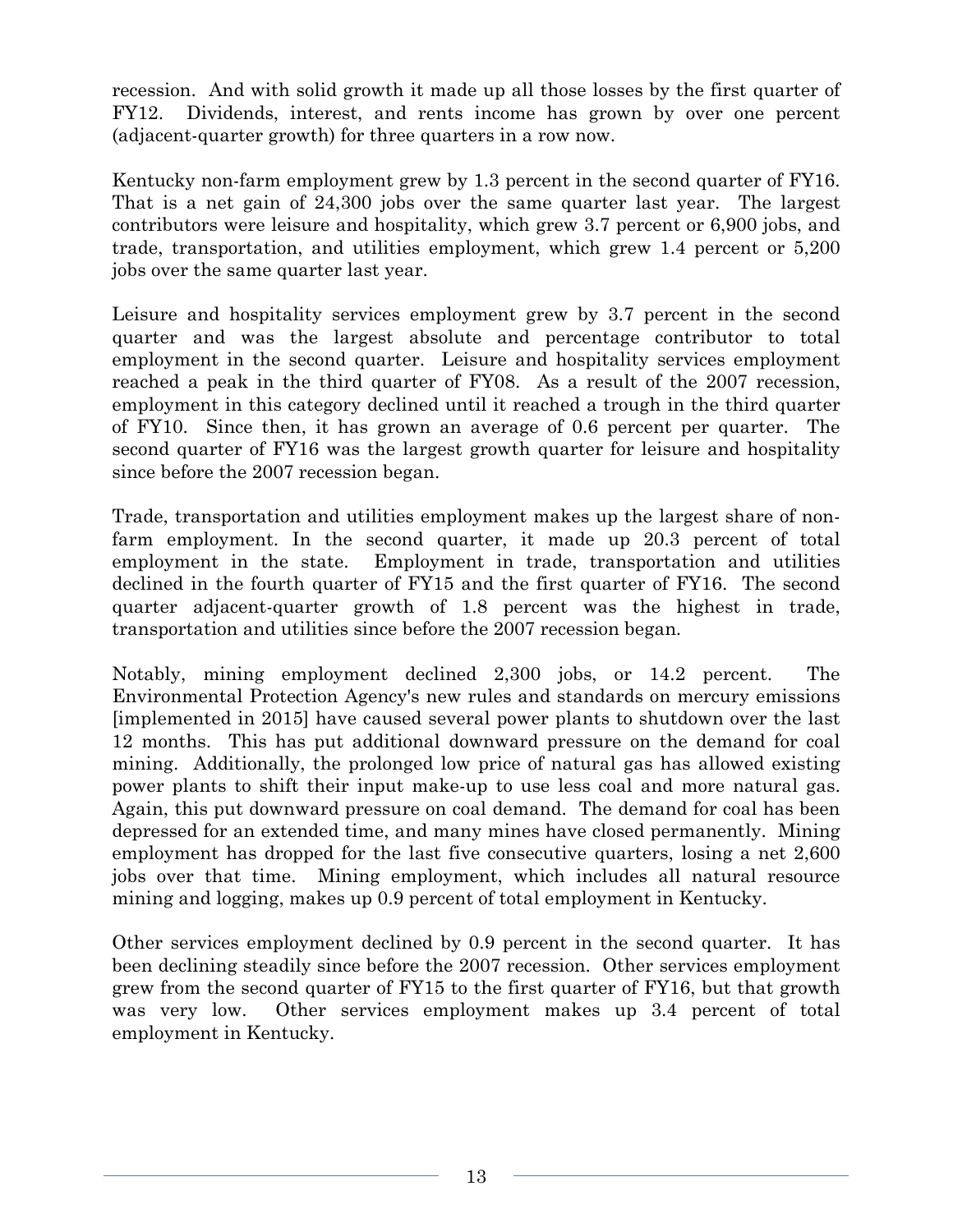#### **Table 5 Summary of US & KY Employment Second Quarter FY16 & FY15**

|                                   |             | Q2 US (millions) |         | Q2 KY       | (thousands) |         |
|-----------------------------------|-------------|------------------|---------|-------------|-------------|---------|
|                                   | <b>FY16</b> | <b>FY15</b>      | $%$ Chg | <b>FY16</b> | <b>FY15</b> | $%$ Chg |
| Non-farm Employment               | 142.7       | 140.2            | 1.8     | 1,901.5     | 1,877.2     | 1.3     |
| Goods-producing                   | 19.5        | 19.4             | 0.4     | 329.0       | 326.7       | 0.7     |
| Construction                      | 6.4         | 6.2              | 2.9     | 75.9        | 73.5        | 3.3     |
| Mining                            | 0.8         | 0.9              | $-14.1$ | 13.9        | 16.2        | $-14.2$ |
| Manufacturing                     | 12.3        | 12.3             | 0.2     | 239.2       | 237.0       | 0.9     |
| Service-providing                 | 101.2       | 98.9             | 2.3     | 1.247.9     | 1,226.0     | 1.8     |
| Trade, Transportation & Utilities | 27.1        | 26.6             | 1.7     | 386.1       | 380.9       | 1.4     |
| Information                       | 2.8         | 2.8              | 1.1     | 26.4        | 26.3        | 0.4     |
| Finance                           | 8.2         | 8.0              | 1.6     | 91.7        | 90.7        | 1.1     |
| <b>Business Services</b>          | 19.9        | 19.4             | 3.0     | 220.4       | 215.6       | 2.2     |
| <b>Educational Services</b>       | 22.3        | 21.7             | 2.7     | 268.9       | 264.4       | 1.7     |
| Leisure and Hospitality Services  | 15.3        | 14.9             | 2.7     | 191.3       | 184.4       | 3.7     |
| <b>Other Services</b>             | 5.6         | 5.6              | 0.7     | 63.1        | 63.7        | $-0.9$  |
| Government                        | 22.1        | 21.9             | 0.8     | 324.7       | 324.5       | 0.1     |

Not Seasonally Adjusted. Data for FY16 Q2 are November 2015 estimates.

Source: IHS Global Insight Inc., November 9, 2015 data release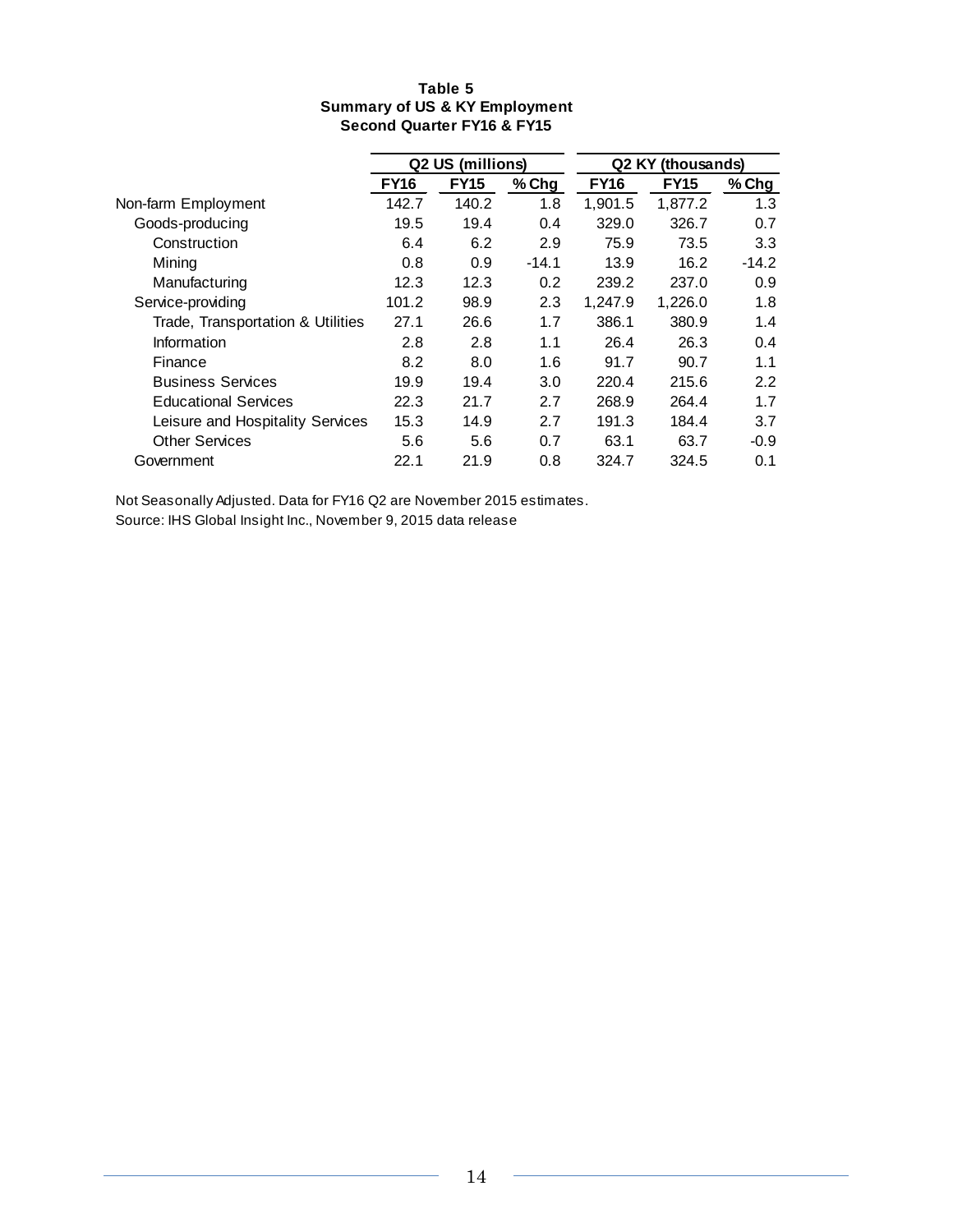# Interim Outlook

### **GENERAL FUND Second Quarter, FY16**

The revenue forecasts presented in Table 6 and Table 7 were estimated using the November 2015 "control scenario" economic forecast from both Global Insight and the Kentucky MAK model. Forecasted revenues prepared pursuant to KRS 48.400(2) are typically internal estimates prepared by the staff of the Office of State Budget Director. In odd-numbered years, however, the second quarterly report is prepared simultaneously with the work of the Commonwealth's Consensus Forecasting Group (CFG) as prescribed in KRS 48.120(2). Therefore, the estimates presented herein are identical to the control, or baseline, scenario adopted by the CFG on December 16, 2015.

|                     |         |         |                |         | Table 6                                             |         |                     |         |                 |         |
|---------------------|---------|---------|----------------|---------|-----------------------------------------------------|---------|---------------------|---------|-----------------|---------|
|                     |         |         |                |         | <b>General Fund Interim Forecast</b><br>\$ millions |         |                     |         |                 |         |
|                     |         |         | <b>FY16</b>    |         |                                                     |         | <b>FY16</b>         |         | <b>FY17</b>     |         |
|                     | Q1 & Q2 |         | Q3 & Q4        |         | <b>Full Year</b>                                    |         | <b>Official CFG</b> |         | Q1              |         |
|                     | Actual  | % Chg   | Estimate % Chg |         | Estimate % Chg                                      |         | Estimate            | \$ Diff | <b>Estimate</b> | % Chg   |
| Individual Income   | 2.069.5 | 4.7     | 2,164.0        | 3.4     | 4,233.5                                             | 4.0     | 4,233.5             | 0.0     | 1,059.4         | 1.9     |
| Sales & Use         | 1,727.7 | 6.2     | 1,692.8        | 3.2     | 3,420.5                                             | 4.7     | 3,420.5             | 0.0     | 888.6           | 3.3     |
| Property            | 380.3   | 2.7     | 192.7          | $-0.2$  | 573.0                                               | 1.7     | 573.0               | 0.0     | 47.1            | 0.5     |
| Corporate Income    | 226.9   | 8.7     | 304.8          | $-4.5$  | 531.7                                               | 0.7     | 531.7               | 0.0     | 127.5           | 2.1     |
| Coal Severance      | 72.2    | $-26.0$ | 66.2           | $-20.0$ | 138.4                                               | $-23.2$ | 138.4               | 0.0     | 30.6            | $-18.8$ |
| Cigarette Tax       | 115.7   | 3.0     | 110.1          | 1.4     | 225.8                                               | 2.2     | 225.8               | 0.0     | 59.3            | 2.0     |
| LLET                | 80.2    | $-3.4$  | 139.6          | $-0.8$  | 219.8                                               | $-1.8$  | 219.8               | 0.0     | 45.4            | 1.6     |
| Lottery             | 110.3   | 0.7     | 121.7          | 8.7     | 232.0                                               | 4.7     | 232.0               | 0.0     | 54.5            | 1.9     |
| Other               | 287.6   | $-1.8$  | 427.6          | 7.2     | 715.2                                               | 3.4     | 715.2               | 0.0     | 145.6           | 6.8     |
| <b>General Fund</b> | 5.070.4 | 4.0     | 5.219.5        | 2.6     | 10,289.9                                            | 3.2     | 10.289.9            | 0.0     | 2.457.9         | 2.3     |

Projected General Fund revenues for the next three quarters are shown in Table 6. As the table indicates, General Fund growth is projected to be 2.6 percent compared to the final half of FY15. Adding the two quarters of historical data, aggregate General Fund revenues for FY16 are projected to equal \$10,289.9 million for fullyear growth of 3.2 percent. Collections at the forecasted levels would produce 2.3 percent growth in the first quarter of FY17.

Individual income tax receipts are expected to total \$4,233.5 million in FY16, partially due to robust growth of 4.7 percent in the first half of the fiscal year. Receipts are projected to increase by 3.4 percent during the final two quarters of FY16. Taken in aggregate, the individual income tax is forecasted to grow at 4.0 percent rate for FY16. Growth in the individual income tax is even more impressive considering that the base from FY15 grew at an impressive rate of 8.5 percent.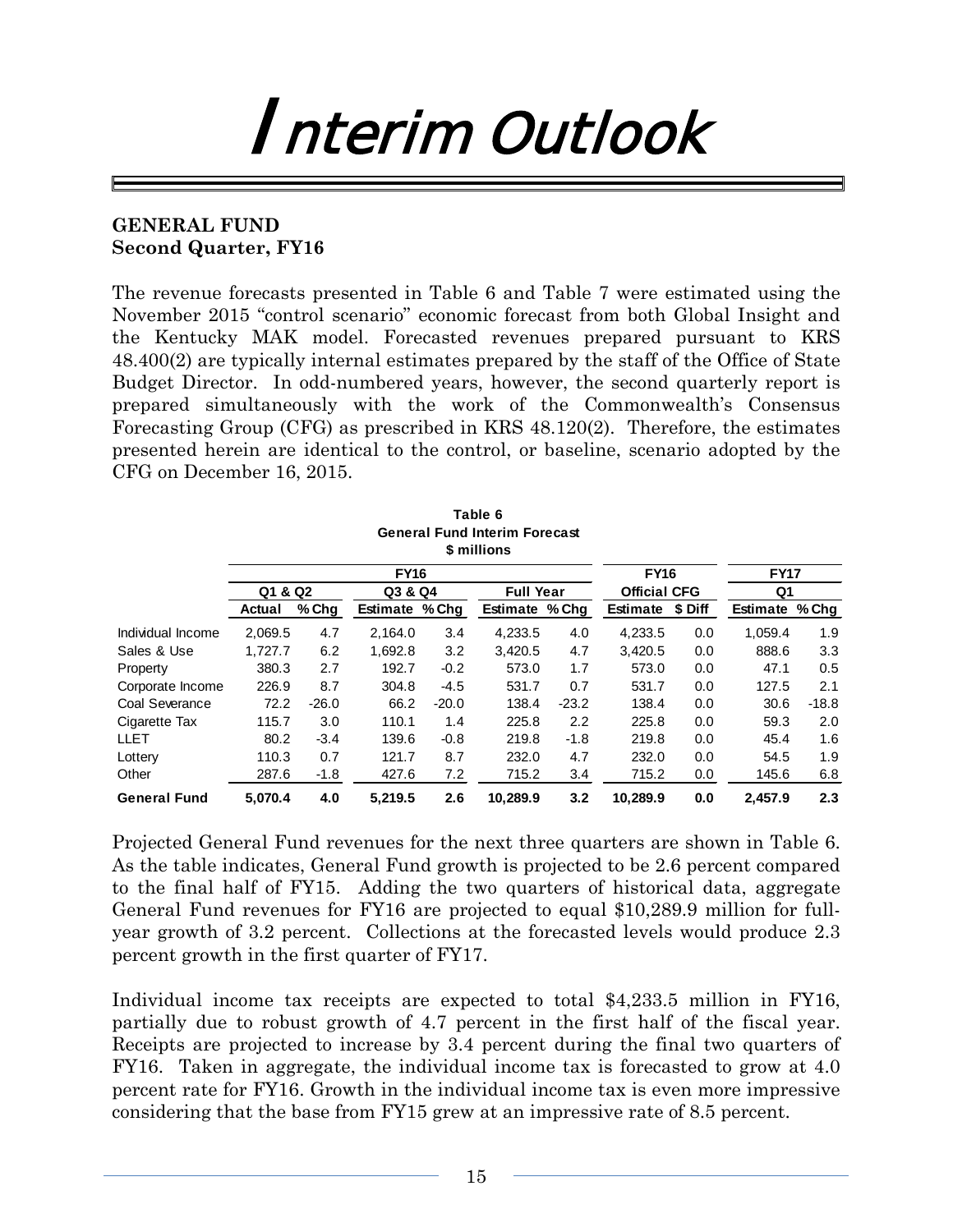The withholding component of the individual income tax is adding stability to the overall growth, posting 3.9 percent growth in the first half of FY16. Withholding is expected to remain solid for the remainder of FY16 and into the first quarter of FY17. Withholding is closely tied to wages and salaries and employment in the state. Employment has been lackluster for the last two fiscal years, with growth of 1.7 percent each year. The increased rate of growth in the individual income tax for the forecast period is once again predicated upon improvements in Kentucky wages and salaries. Assuming that wages and salaries grow at the expected rates, then the individual income tax is projected to increase 4.0 percent in FY16.

Since declining in FY13, the sales and use tax has experienced a steady dose of positive momentum. Growth of 3.6 percent in FY14 was followed by even faster growth of 4.4 percent during FY15. The first half of FY16 was higher still  $-6.2$ percent greater than the first half of FY15. This interim report calls for continued growth in the sales and use tax, albeit at a slightly reduced rate of 3.2 percent growth for the final six months of FY16. While the wave of positive news from the sales tax has been a welcomed sight, growth in excess of wage growth is clearly difficult to sustain.

Property tax revenues are expected to decrease marginally by 0.2 percent over the remainder of the year following growth of 2.7 percent in the first six months of FY16. Due to the sustained effects of the recession on the housing market, the state rate has remained at 12.2 cents since valuation year 2008, an unprecedented occurrence of eight consecutive years without a rate decline. As the housing market shores up, growth in new property and existing values can be expected to eventually return to more traditional growth patterns, but this interim assumes that this reversion to "normal" will not occur during the forecasting horizon.

The corporation income tax and the LLET are expected to moderate over the next three quarters following five consecutive fiscal years of extraordinary growth. Collections in both accounts are expected to decline for the remainder of FY16, as the corporation income tax is projected to fall 4.5 percent while the LLET dips 0.8 percent. A downward revision to the forecast for U.S. profits drove the corporate income tax forecast marginally lower, as the base of the tax is profits apportioned to Kentucky. Combined with year-to-date growth of 8.7 percent, the corporation income tax is still expected to post growth for the sixth consecutive fiscal year at an annual rate of 0.7 percent.

Coal severance receipts fell slightly short of the official estimate in FY15 and have been declining further in FY16. Year-to-date receipts have fallen 26.0 percent and the projections for the second half of FY16 call for an additional 20.0 percent decline. Energy markets, and coal markets in particular, have become quite volatile with downside risk. The official estimate calls for receipts of \$138.4 million, or a 23.2 percent decline in FY16 following an 8.7 percent drop in FY15 and a 14.3 percent plunge in FY14. With the federal regulatory changes, mine closures, and power plants going offline, a return to the levels near the FY12 peak (\$298.3 million) is implausible regardless of the forecasting horizon.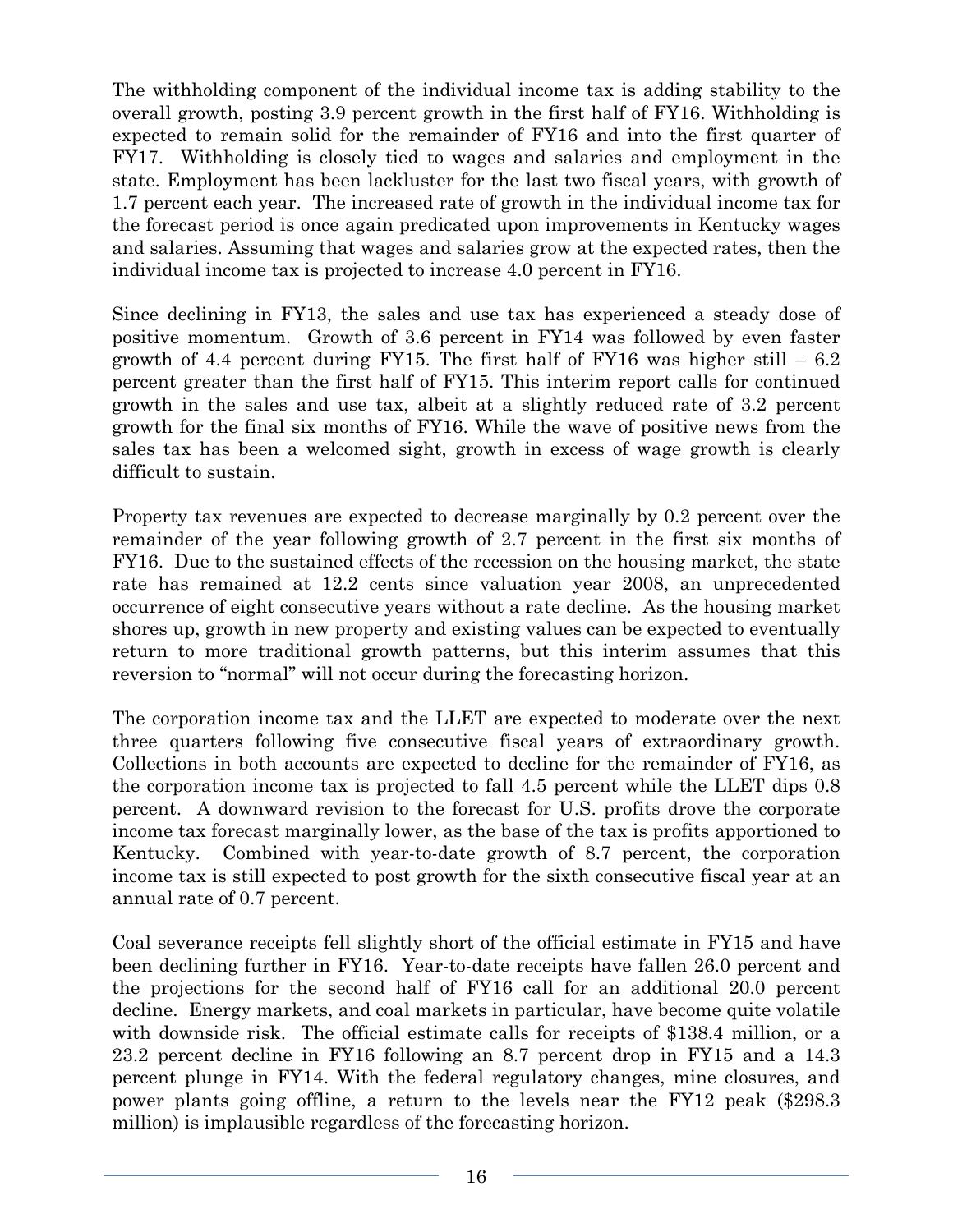Cigarette tax receipts declined 4.4 percent in FY14 and 3.1 percent in FY15. The outlook for cigarette tax receipts, however, calls for a 2.2 percent increase in FY16. The first half of the year showed encouraging growth of 3.0 percent. A downward trend in smoking rates is still expected, but the \$1.00 per pack increase in the tax rate for Illinois and the \$0.35 per pack increase in Ohio should serve to create a positive revenue impact for cigarette purchases in Kentucky. Notwithstanding these border impacts, the consumption of cigarettes has steadily been trending downward but the Ohio border impact has the potential to create a major impact in Kentucky sales as the markets transition to a new equilibrium. Total state cigarette taxes in Ohio went from \$1.25 per pack to \$1.60 per pack, a full \$10.00 per carton higher than the Kentucky rate.

Lottery dividends are expected to grow 4.7 percent in FY16 on the basis of continued strength in scratch-off sales and a recovery in online games. Year-to-date collections through December totaled \$110.3 million, so the forecast calls for an acceleration of growth to hit the nominal FY16 estimate of \$232.0 million. The decrease in fuel prices has helped the market for scratch games while a change to the Powerball rules has recently led to record jackpots and renewed interest in our largest online game.

The "Other" category contains dozens of smaller accounts, which make up the remainder of the General Fund. Insurance premiums tax, bank franchise and telecommunications tax are the three largest accounts in the "Other" category. The "Other" category of taxes is expected to rise 7.2 percent during the second half of FY16. Each account was re-examined after FY15 and the proper adjustments were made to calibrate the models. "Other" collections are estimated to be \$715.2 million for FY16.

## **ROAD FUND Second Quarter, FY16**

The Road Fund forecast projects an improving revenue situation compared to the past four quarters; however, collections are still expected to decline over the forecast horizon. The first two quarters of FY16 have seen Road Fund revenues fall 5.4 percent, largely due to a drop in motor fuels revenue. Growth in the second half of the year is estimated to be comparable to the first half with -5.1 percent while growth in the first quarter of FY17 is forecasted to be -1.7 percent.

The 5.4 percent decline in the first six months of FY16 was largely the result of a 17.4 percent drop in motor fuels revenue. The drop resulted from a lower tax rate in the current year relative to FY15. Increased consumption of fuel, due to lower prices, helped offset the decline but only marginally. Motor vehicle usage tax receipts were uncharacteristically strong; helped, in part, by a timing issue in which approximately \$8 million in FY15 money was processed in the current year. The 15.6 percent growth over the first half of the fiscal year is the strongest in the past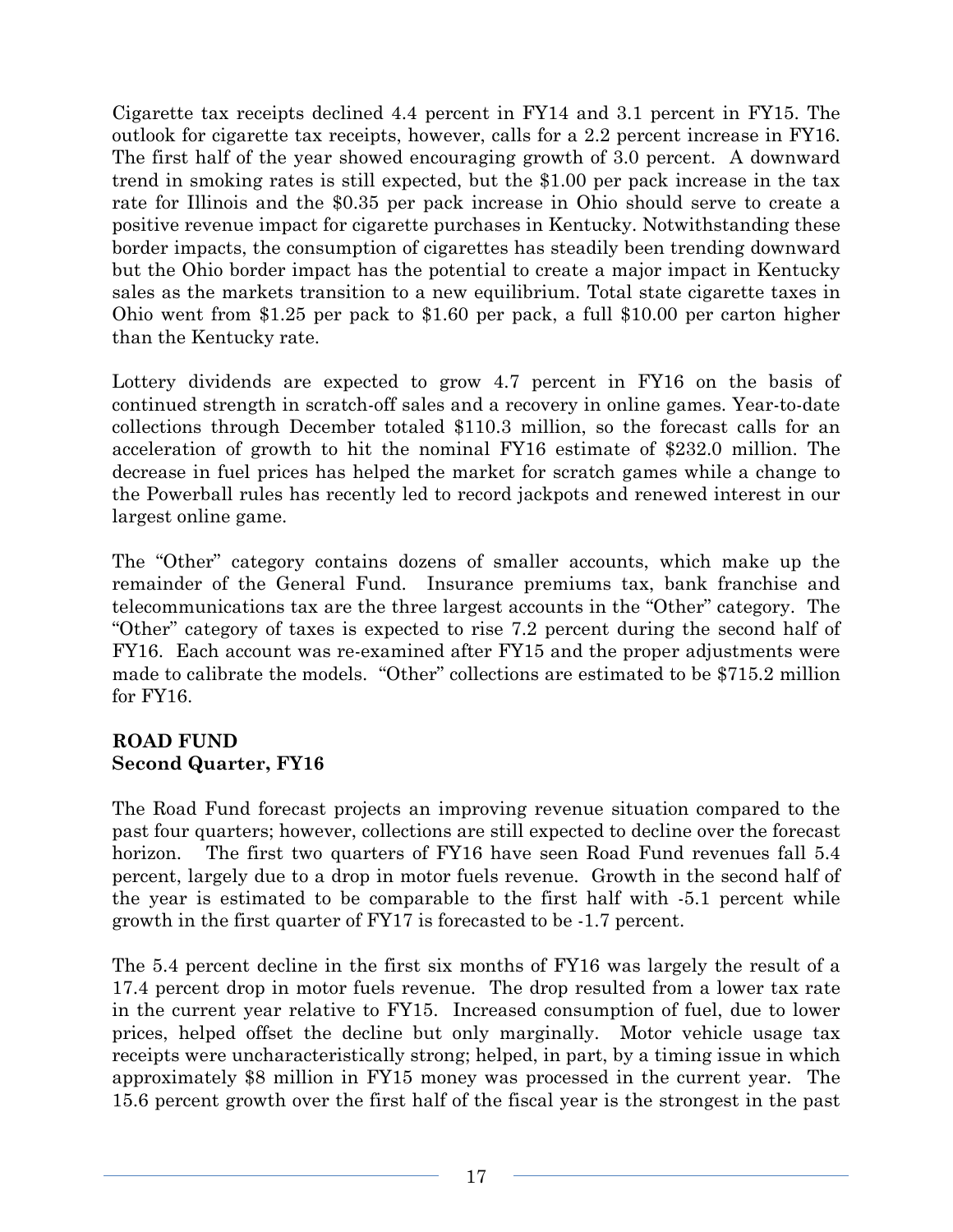15 years. The remaining accounts had both gains and losses but, on net, increased \$4.3 million.

Motor fuels tax collections are forecasted to decline 7.0 percent over the final six months of FY16, an improvement from the first two quarters. Fiscal Year 2015 saw the motor fuels tax rate decline from a maximum of 31.5 cents per gallon in the first quarter to 25.0 cents in the fourth quarter. The tax rate for the entirety of FY16 is fixed at 25.0 cents per gallon. Therefore, the difference in tax rates between the two years was considerable in the first six months of the year but will be much narrower in the final two quarters. Specifically, the tax rate gaps for the four quarters of FY16 are 6.5 cents per gallon, 5.9 cents, 1.6 cents and unchanged.

Motor vehicle usage tax collections were extremely strong in the first half of FY16 due, in part, to timing issues but mostly from strong domestic sales. The forecast is for a slight decline in this account of the final six months of the fiscal year as the timing issues play out. Revenues are expected to decline 1.5 percent over the final two quarters and fall 4.0 percent in the first quarter of FY17.

To estimate the growth of all other components of the Road Fund, officials of the Kentucky Transportation Cabinet and staff of the Governor's Office for Economic Analysis together assessed recent growth patterns as well as administrative and statutory factors.

Motor vehicle license taxes are forecasted to decrease 6.7 percent in the final two quarters of FY16 and fall 0.4 percent in the first quarter of FY17. Motor vehicle operators' licenses are projected to rise 1.5 percent in the remainder of the fiscal year but decline 2.7 percent in the first quarter of FY17. Weight distance tax revenue should rise 0.2 percent for the remainder of the fiscal year and 3.3 percent over the first three months of FY17. Investment income will decline by \$600,000 over the remainder of the fiscal year but increase \$100,000 in the first quarter of FY17. All other revenues will fall 14.1 percent during the last six months of FY16 and then increase 7.1 percent in the first quarter of FY17.

|                                |         |         |                | Table 7<br>\$ millions | <b>Road Fund Interim Forecast</b> |         |                     |         |                |        |
|--------------------------------|---------|---------|----------------|------------------------|-----------------------------------|---------|---------------------|---------|----------------|--------|
|                                |         |         | <b>FY16</b>    |                        |                                   |         | <b>FY16</b>         |         | <b>FY17</b>    |        |
|                                | Q1 & Q2 |         | Q3 & Q4        |                        | <b>Full Year</b>                  |         | <b>Official CFG</b> |         | Q <sub>1</sub> |        |
|                                | Actual  | % Chg   | Estimate % Chg |                        | Estimate % Chg                    |         | Estimate            | \$ Diff | Estimate % Chg |        |
| <b>Motor Fuels</b>             | 382.1   | $-17.4$ | 360.8          | $-7.0$                 | 742.9                             | $-12.6$ | 742.9               | 0.0     | 193.9          | $-1.3$ |
| Motor Vehicle Usage            | 249.0   | 15.6    | 214.1          | $-1.5$                 | 463.1                             | 7.0     | 463.1               | 0.0     | 118.8          | $-4.0$ |
| Motor Vehicle License          | 45.4    | 11.8    | 62.5           | $-6.7$                 | 107.9                             | 0.3     | 107.9               | 0.0     | 18.6           | $-0.4$ |
| <b>Motor Vehicle Operators</b> | 8.2     | 1.0     | 8.0            | 1.5                    | 16.2                              | 1.3     | 16.2                | 0.0     | 4.1            | $-2.7$ |
| Weight Distance                | 41.3    | 1.8     | 38.6           | 0.2                    | 79.9                              | 1.0     | 79.9                | 0.0     | 21.3           | 3.3    |
| Income on Investments          | 0.2     | $-80.9$ | 1.0            | $-41.6$                | 1.2                               | $-58.6$ | 1.2                 | 0.0     | 0.5            | 11.9   |
| Other                          | 16.1    | $-2.1$  | 18.6           | $-14.1$                | 34.7                              | $-8.9$  | 34.7                | 0.0     | 7.5            | 7.1    |
| <b>Road Fund</b>               | 742.3   | $-5.4$  | 703.6          | $-5.1$                 | 1.445.9                           | $-5.3$  | 1.445.9             | 0.0     | 364.7          | $-1.7$ |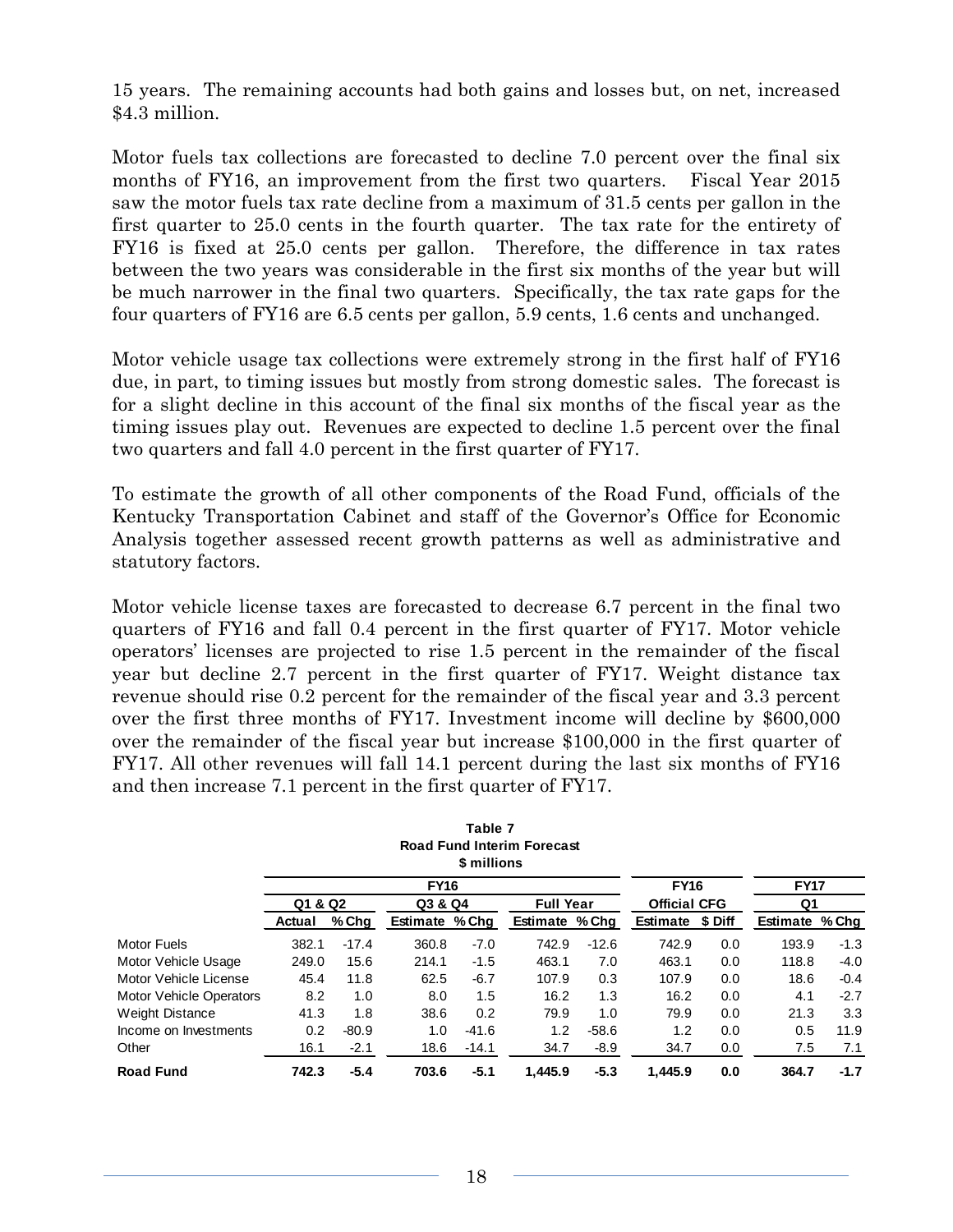## **NATIONAL ECONOMY**

As of the second quarter of FY16 concluded, the US economy appears to be moving along at a moderate but steady pace. Second quarter unemployment is holding at 5.1 percent nationwide but inflationary pressures are all but non-existent as oil prices have fallen under \$40 a barrel and wage growth has been slow. As reported in Table 3, real GDP growth was estimated to finish at a tepid 2.1 percent in the second quarter, but is expected to pick up in the final two quarters of the fiscal year despite the large increase in imports due to the relatively strong dollar (see Table 8).

Low gasoline prices and unseasonably warm weather have positive impacts for travel and consumer spending as shown by the record rate of automobile sales and hotel occupancy in 2015. Solid retail sales have continued through November. Real personal consumption expenditures are projected to grow 3.2 percent over the next two quarters before slowing down a bit heading into FY17 (see Table 8).

Unemployment is expected to hold around five percent through the first quarter of FY17 and total non-farm employment growth is projected to slow, a condition consistent with reaching full employment. Theory suggests that one should see wages begin to rise in order to attract workers. Accordingly, wages and salaries are projected to grow 4.3 percent over the remainder of FY16 compared to the previous fiscal year. Investment growth is expected to grow at 2.8 percent for the full year of FY16. This should help to counter some of the growth in imports.

In previous quarters there was serious concern that uncertain monetary and fiscal policies posed a risk to the national outlook. In December, some economic uncertainty was mitigated as the federal government passed a budget and avoided a shutdown. The Federal Reserve finally met expectations and raised the federal funds rate target for the first time since 2008 and indicated further hikes over the next twelve months. All else equal, tighter monetary policy creates a headwind for exports.

Petroleum prices are expected to remain low, but increasing unrest in the Middle East could drive up prices of oil vis-à-vis supply concerns. Perhaps the greatest risk to the national outlook is the continuing long-run problem of falling labor force participation; the labor force participation rate fell in November to a rate not seen since 1977. This is in part due to the demographics of an aging workforce but also may indicate other underlying economic problems as people give up looking for work or hold out for higher wages. The US economy is expected to maintain moderate growth despite these potential headwinds.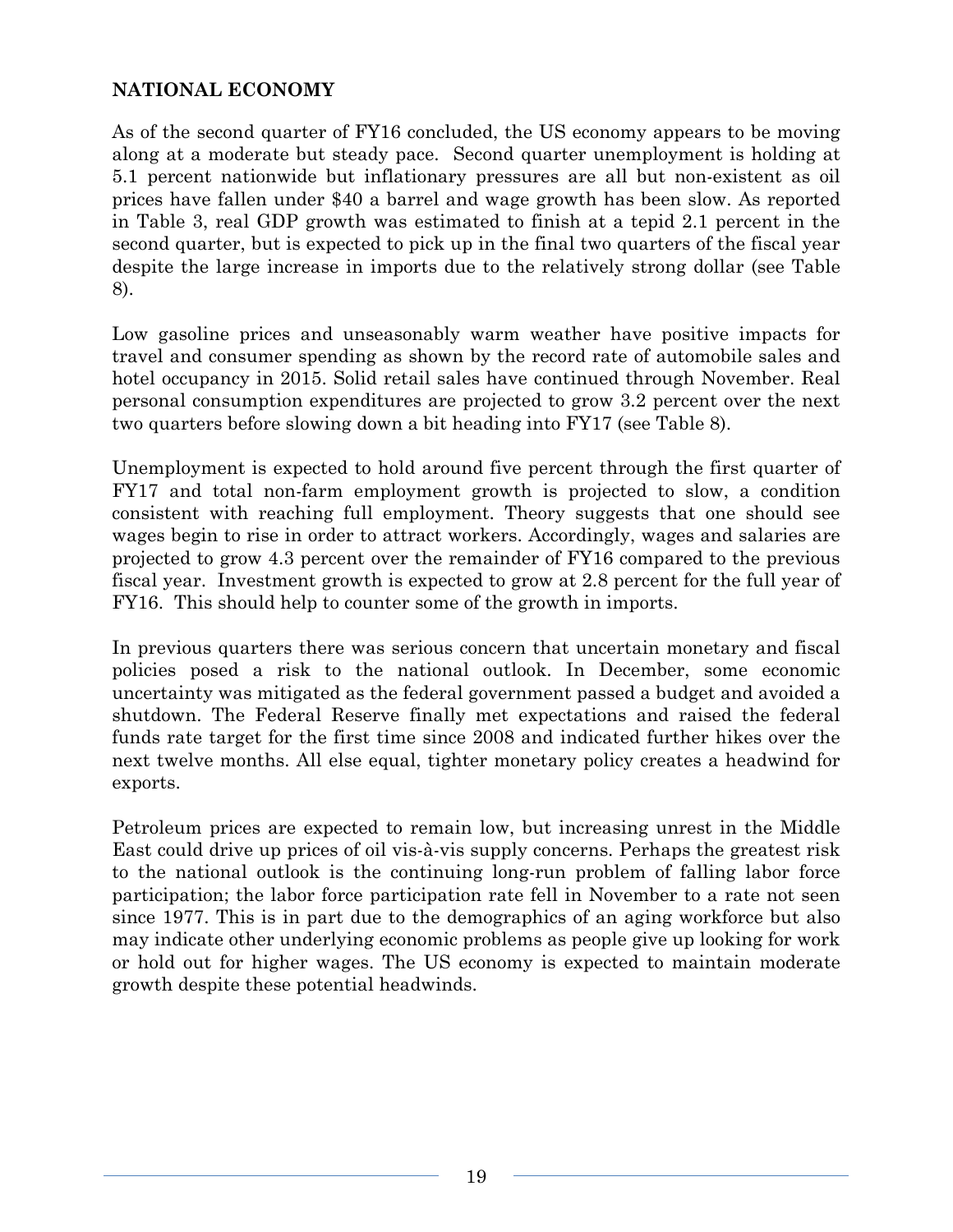| Table 8                    |
|----------------------------|
| <b>US Economic Outlook</b> |
| FY16 Q3 & Q4, FY17 Q1      |

|                                      | Q3 & Q4     |             |           | <b>Full Year</b> |           | Q1          |           |
|--------------------------------------|-------------|-------------|-----------|------------------|-----------|-------------|-----------|
|                                      | <b>FY16</b> | <b>FY15</b> | % Chg     | <b>FY16</b>      | $%$ Chg   | <b>FY17</b> | % Chg     |
| Real GDP                             | 16.690.8    | 16,255.5    | 2.7       | 16,566.5         | 2.4       | 16.879.7    | 0.8       |
| <b>Real Consumption</b>              | 11,483.6    | 11,130.1    | 3.2       | 11,397.5         | 3.1       | 11,619.6    | 0.8       |
| Real Investment                      | 2,931.5     | 2,847.5     | 3.0       | 2,884.2          | 2.8       | 3,012.3     | 1.8       |
| Real Govt. Expenditures              | 2,915.6     | 2.847.7     | 2.4       | 2,893.7          | 1.7       | 2.924.0     | 0.2       |
| <b>Real Exports</b>                  | 2,155.5     | 2,104.5     | 2.4       | 2,144.5          | 1.8       | 2,188.9     | 1.1       |
| Real Imports                         | 2,766.8     | 2,642.3     | 4.7       | 2,723.8          | 4.8       | 2,837.1     | 1.7       |
| Personal Income (\$ billions)        | 15,805.8    | 15.149.6    | 4.3       | 15.637.9         | 4.2       | 16,085.0    | 1.2       |
| Wages and Salaries (\$ billions)     | 8,035.6     | 7,706.3     | 4.3       | 7,943.0          | 4.0       | 8,194.7     | 1.3       |
| Inflation (% chg CPI)                | 0.9         | 0.0         | <b>NA</b> | 0.5              | <b>NA</b> | 1.4         | NA.       |
| Industrial Production Index (% chg)  | 0.6         | 2.5         | NA.       | 0.3              | <b>NA</b> | 1.9         | <b>NA</b> |
| Civilian Labor Force (millions)      | 159.1       | 157.1       | 1.2       | 158.3            | 1.1       | 160.0       | 0.4       |
| Total Non-farm Employment (millions) | 143.6       | 141.3       | 1.6       | 143.0            | 1.8       | 144.4       | 0.3       |
| Manufacturing Employment (millions)  | 12.3        | 12.3        | $-0.4$    | 12.3             | 0.1       | 12.3        | 0.3       |
| Unemployment Rate (%)                | 5.1         | 5.5         | NA        | 5.1              | <b>NA</b> | 5.0         | <b>NA</b> |

Not Seasonally Adjusted. Real series are annual rate, billions of chained 2000 dollars.

Components do not sum to GDP because they are annualized independently.

Data for FY16 Q3 through FY17 Q1 are November 2015 estimates.

Source: IHS Global Insight Inc., November 9, 2015 data release

# **KENTUCKY ECONOMY**

Economic growth overall in Kentucky is projected to continue through FY16 roughly in line with the national economy in terms of employment and personal income growth. The unemployment rate in November was holding at 4.9 percent, just below the US rate of 5.0 percent. Kentuckians' personal incomes are forecast to grow 4.9 percent over this fiscal year, the fastest rate of growth since 2008 (see Table 9). A majority of local businesses surveyed by the Louisville Federal Reserve say they are increasing wages moving into the second half of the fiscal year. Wage and salary growth is projected to be a robust 4.5 percent in FY16 with even faster growth in the next fiscal year (see Table 9). Kentucky's index of leading economic indicators, as reported by the Philadelphia Federal Reserve, has remained high relative to the US average. This suggests that growth will be positive in several areas over the next two quarters.

While the US has seen tepid manufacturing employment growth in recent years, Kentucky's has been more robust, adding jobs at a rate much faster than the national average and approaching its pre-recession high for manufacturing jobs. The Commonwealth is projected to grow manufacturing jobs at eight times the national rate in FY16 (see Tables 8 and 9). The Commonwealth enjoys such growth largely because it is a major center for the manufacture of automobiles, automobile parts, and aerospace components, which make up almost half of the state's exports. The automotive sector alone was responsible for half of Kentucky's manufacturing employment growth in the first quarter of FY16 (per the Louisville Federal Reserve Report). Nationally, motor vehicle sales are on pace to finish 2015 at the highest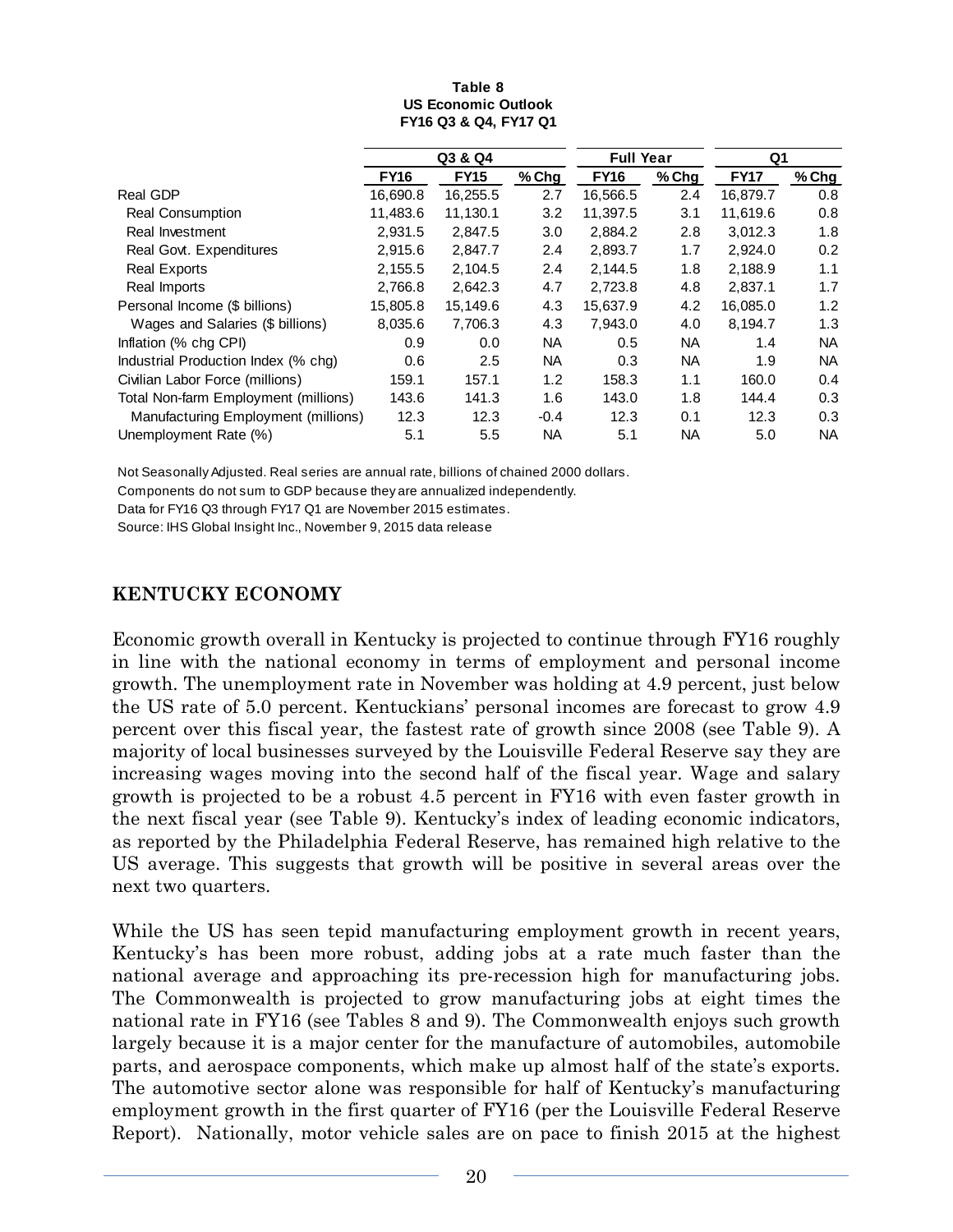level in history. In November, two local automobile manufactures announced expansions and over 2,000 additional jobs. This was followed by a European automobile parts manufacturer announcing a new \$193 million plant in Kentucky.

The housing market in the Commonwealth seems to be turning the corner as the rate of growth of new housing permits has increased and construction employment is increasing. Single-unit housing permits issued in Kentucky were up an eyecatching 79 percent in November from the year prior (Census). It logically follows then, that jobs in the construction industry are forecast to be among the fastest growing in the next three quarters (see Table 9). The Louisville Federal Reserve's survey of local real estate contacts found that over two-thirds of agents reported higher demand in the second quarter of FY16 as households increased their mortgage debt year-over-year by more than one percent for the first time since the last recession.

Risks to the forecast involve larger events nationwide. The Federal Reserve raised interest rates in December for the first time since 2008 and signaled further rate hikes ahead. The resulting increase in borrowing costs could dampen the growth of home and automobile sales, as well as further appreciate the dollar and depress exports. Several indicators suggest manufacturing may be slowing, which would not ordinarily be of great concern since manufacturing is less than 10 percent of the US economy. But any downturn in production of automobiles and aerospace would have a significant impact on Kentucky. Also, any unexpectedly large increases in the price of gasoline could decrease demand for automobiles, as well as decrease travel and tourism; this would bring the hotel and hospitality sector down from its record rates of occupancy experienced over calendar 2015. But the Commonwealth is currently forecast to have steady growth without any obvious threats on the horizon.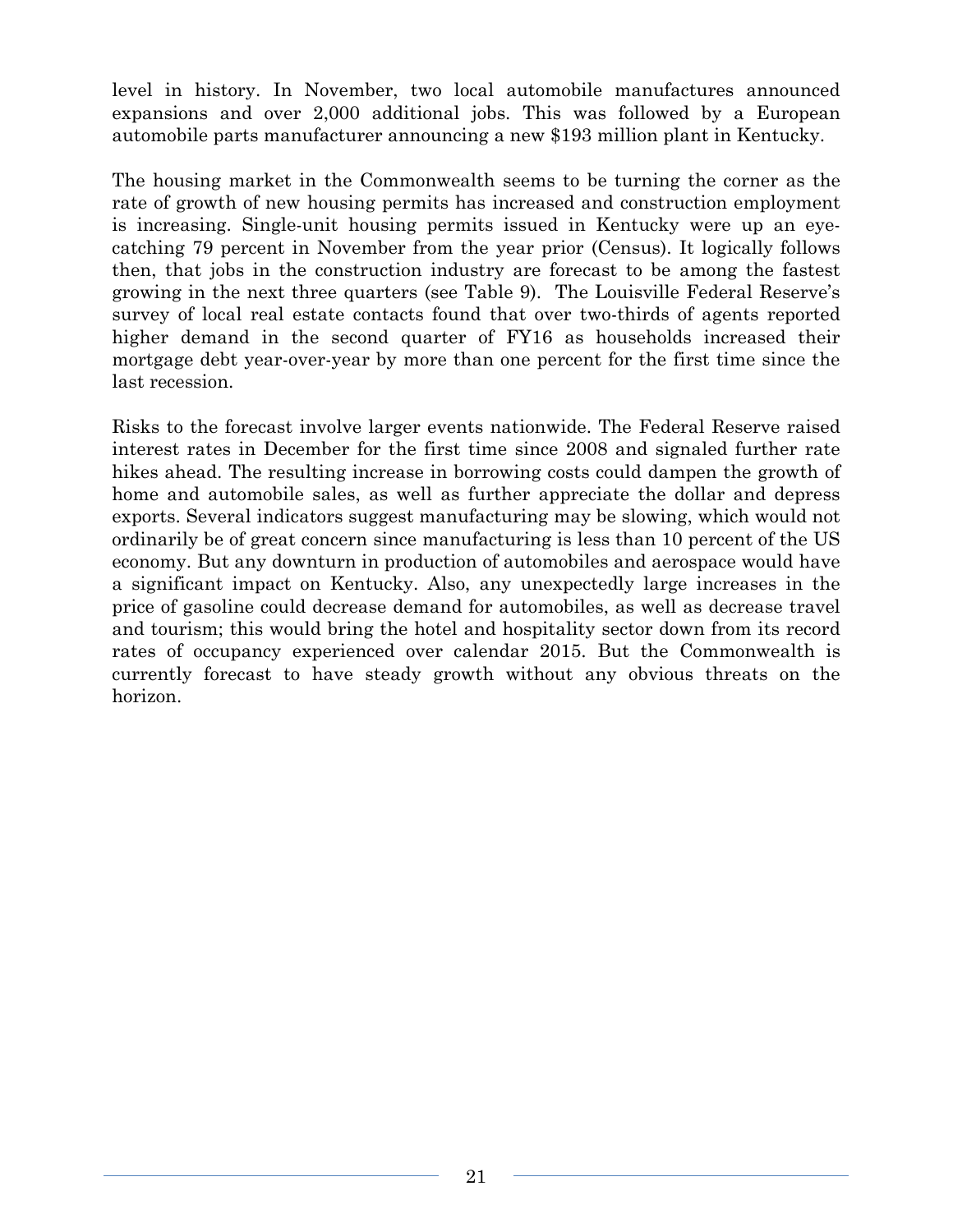#### **Table 9 Kentucky Economic Outlook FY16 Q3 & Q4, FY17 Q1**

|                                   | Q3 & Q4     |             |         | <b>Full Year</b> |         | Q1          |        |
|-----------------------------------|-------------|-------------|---------|------------------|---------|-------------|--------|
|                                   | <b>FY16</b> | <b>FY15</b> | $%$ Chg | <b>FY16</b>      | $%$ Chg | <b>FY17</b> | % Chg  |
| Personal Income (\$ millions)     | 178,823.6   | 170,284.3   | 5.0     | 176,896.9        | 4.9     | 181,810.6   | 4.4    |
| Wages and Salaries (\$ millions)  | 87,649.9    | 83,297.6    | 5.2     | 86.630.7         | 4.5     | 89,251.7    | 4.6    |
| Non-farm Employment (thousands)   | 1,910.2     | 1,887.2     | 1.2     | 1,904.1          | 1.4     | 1,918.0     | 1.2    |
| Goods-producing                   | 329.8       | 328.4       | 0.4     | 329.9            | 0.7     | 332.1       | 0.4    |
| Construction                      | 76.8        | 74.8        | 2.7     | 76.3             | 3.0     | 78.3        | 3.7    |
| Mining                            | 13.7        | 15.5        | $-11.3$ | 14.0             | $-11.9$ | 13.8        | $-6.1$ |
| Manufacturing                     | 239.3       | 238.2       | 0.5     | 239.6            | 0.8     | 240.0       | $-0.3$ |
| Service-providing                 | 1,255.2     | 1,235.0     | 1.6     | 1.248.6          | 1.8     | 1,260.4     | 2.0    |
| Trade, Transportation & Utilities | 388.1       | 381.5       | 1.7     | 385.4            | 1.3     | 389.8       | 2.8    |
| Information                       | 26.7        | 25.9        | 3.3     | 26.6             | 1.9     | 27.0        | 1.9    |
| Finance                           | 92.1        | 91.2        | 1.0     | 92.4             | 1.8     | 91.9        | -1.9   |
| <b>Business Services</b>          | 222.6       | 217.5       | 2.3     | 220.2            | 2.3     | 225.7       | 4.8    |
| <b>Educational Services</b>       | 270.7       | 266.9       | 1.4     | 269.9            | 2.0     | 271.8       | 1.0    |
| Leisure and Hospitality Services  | 192.5       | 188.2       | 2.3     | 191.0            | 2.8     | 192.8       | 2.7    |
| <b>Other Services</b>             | 62.6        | 64.0        | $-2.2$  | 63.1             | $-1.1$  | 61.4        | -4.5   |
| Government                        | 325.2       | 324.0       | 0.4     | 325.7            | 0.5     | 325.5       | $-0.7$ |

Not Seasonally Adjusted.

Source: IHS Global Insight, Inc. and the Kentucky Governor's Office for Economic Analysis MAK model, November 2015.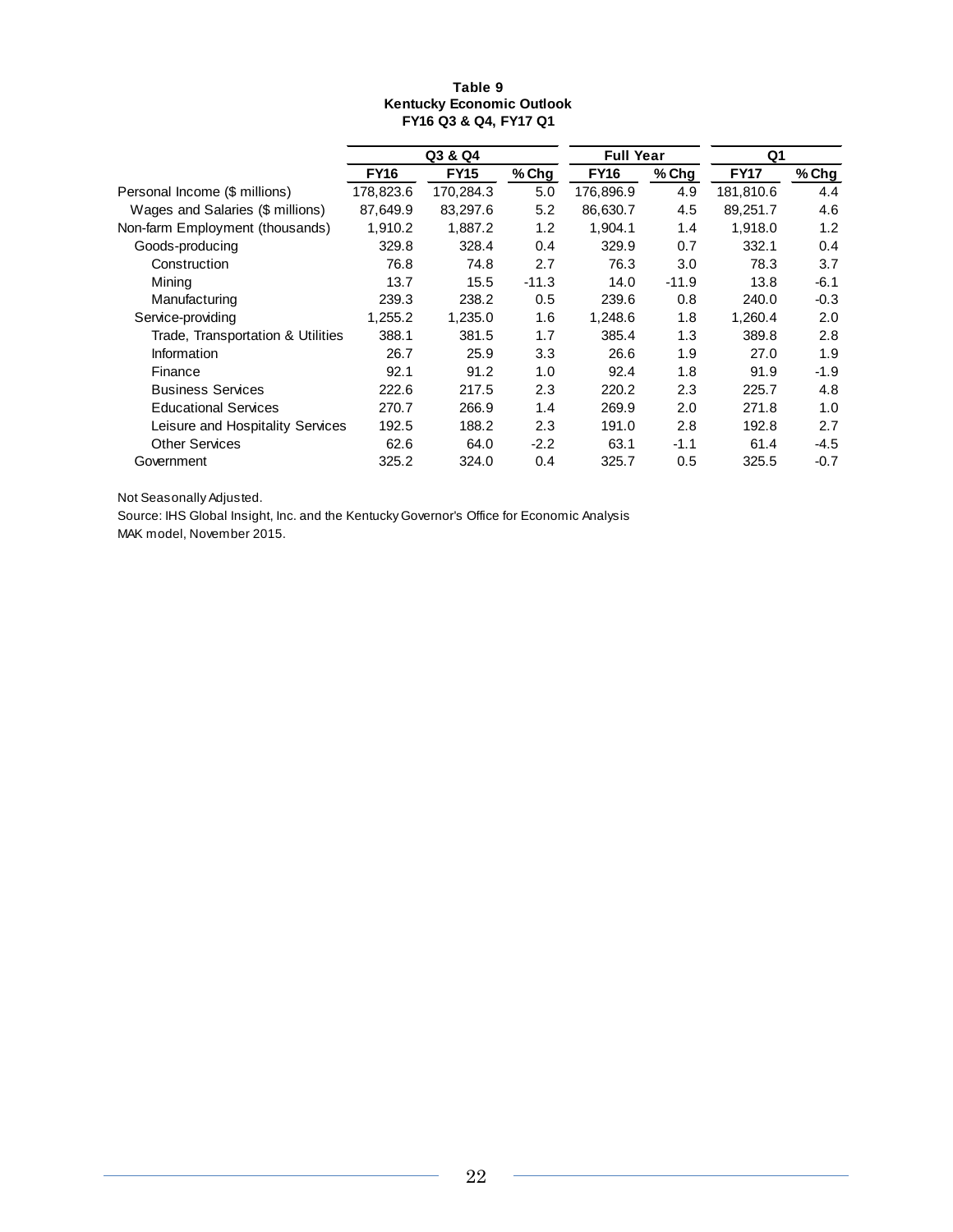# **APPENDIX**

# **General and Road Fund Receipts Second Quarter FY16**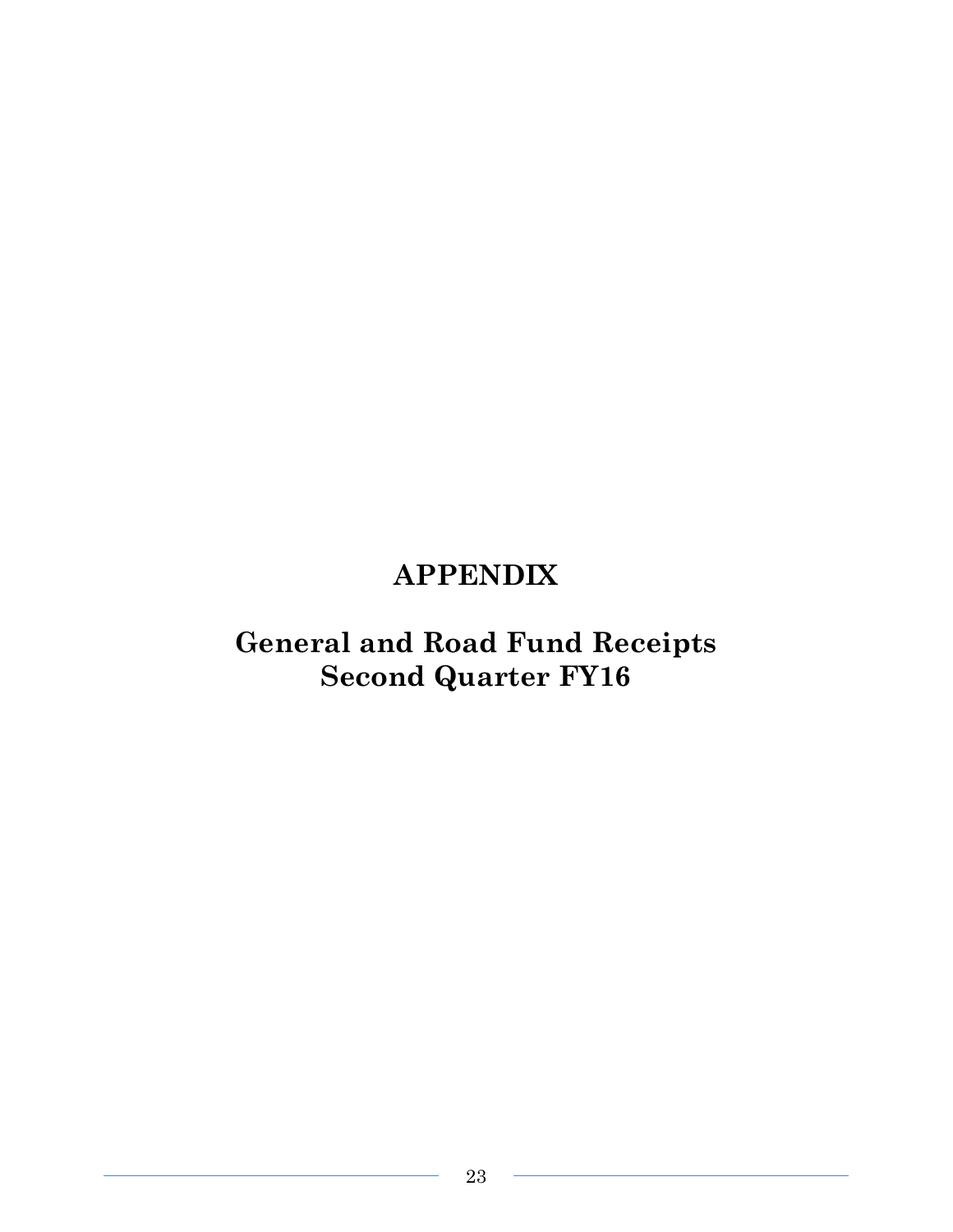|                                      | <b>Second Quarter</b><br>FY 2016 | <b>Second Quarter</b><br>FY 2015 | % Change       | Year-To-Date<br>FY 2016 | Year-To-Date<br>FY 2015 | % Change  |
|--------------------------------------|----------------------------------|----------------------------------|----------------|-------------------------|-------------------------|-----------|
| <b>TOTAL GENERAL FUND</b>            | \$2,668,723,727                  | \$2,578,896,689                  | 3.5%           | \$5,070,353,237         | \$4,877,338,778         | 4.0%      |
| <b>Tax Receipts</b>                  | \$2,565,420,361                  | \$2,478,113,500                  | 3.5%           | \$4,895,844,064         | \$4,693,479,311         | 4.3%      |
| Sales and Gross Receipts             | \$998,829,933                    | \$942,205,296                    | 6.0%           | \$2,006,635,573         | \$1,893,971,565         | 5.9%      |
| <b>Beer Consumption</b>              | 1,675,088                        | 1.410.147                        | 18.8%          | 3,489,346               | 3,113,203               | 12.1%     |
| <b>Beer Wholesale</b>                | 15,009,147                       | 13,451,751                       | 11.6%          | 32,496,745              | 29,642,833              | 9.6%      |
| Cigarette                            | 57,578,427                       | 55,054,332                       | 4.6%           | 115,676,724             | 112,315,711             | 3.0%      |
| <b>Distilled Spirits Case Sales</b>  | 36,134                           | 33,557                           | 7.7%           | 70,761                  | 65,634                  | 7.8%      |
| <b>Distilled Spirits Consumption</b> | 3,404,431                        | 3,112,288                        | 9.4%           | 6,659,556               | 6,166,887               | 8.0%      |
| <b>Distilled Spirits Wholesale</b>   | 10,249,518                       | 9,311,440                        | 10.1%          | 19,800,979              | 17,825,011              | 11.1%     |
| <b>Insurance Premium</b>             | 15,648,419                       | 10,679,113                       | 46.5%          | 45.879.260              | 44,704,759              | 2.6%      |
| Pari-Mutuel                          | 847,415                          | 726,041                          | 16.7%          | 1,773,611               | 1,379,775               | 28.5%     |
| Race Track Admission                 | 21,714                           | 71,647                           | $-69.7%$       | 132,854                 | 145,963                 | $-9.0%$   |
| Sales and Use                        | 867,952,114                      | 822,369,543                      | 5.5%           | 1,727,701,719           | 1,626,908,119           | 6.2%      |
| Wine Consumption                     | 937,885                          | 762,400                          | 23.0%          | 1,648,047               | 1,472,455               | 11.9%     |
| Wine Wholesale                       | 4,318,836                        | 4,298,068                        | 0.5%           | 8,327,708               | 8,055,116               | 3.4%      |
| <b>Telecommunications Tax</b>        | 15,866,473                       | 15,748,596                       | 0.7%           | 32,259,763              | 31,442,383              | 2.6%      |
| <b>OTP</b>                           | 5,282,928                        | 5,175,697                        | 2.1%           | 10,712,488              | 10,732,714              | $-0.2%$   |
| Floor Stock Tax                      | 1,404                            | 678                              | 107.2%         | 6,012                   | 1,001                   | 500.3%    |
| <b>License and Privilege</b>         | \$81,054,309                     | \$101,201,888                    | $-19.9%$       | \$172,245,253           | \$206,269,750           | $-16.5%$  |
| Alc. Bev. License Suspension         | 115,176                          | 93,350                           | 23.4%          | 236,901                 | 220,430                 | 7.5%      |
| Coal Severance                       | 34,542,826                       | 48,777,013                       | $-29.2%$       | 72,215,660              | 97,550,789              | $-26.0%$  |
| <b>Corporation License</b>           | 23,115                           | 218,884                          | $-89.4%$       | 70,318                  | 303,930                 | $-76.9%$  |
| Corporation Organization             | 91,685                           | 32,106                           | 185.6%         | 91,685                  | 37,591                  | 143.9%    |
| Occupational Licenses                | 33,475                           | 29,883                           | 12.0%          | 87,111                  | 72,907                  | 19.5%     |
| Oil Production                       | 1,226,684                        | 3,299,742                        | $-62.8%$       | 2,858,408               | 6,563,078               | $-56.4%$  |
| Race Track License                   | 80.000                           | 143,350                          | $-44.2%$       | 212,500                 | 238,350                 | $-10.8%$  |
| <b>Bank Franchise Tax</b>            | 1,694,317                        | 306,477                          | 452.8%         | 864,332                 | (16, 159)               |           |
| <b>Driver License Fees</b>           | 152,762                          | 161,256                          | $-5.3%$        | 326,428                 | 351,707                 | $-7.2%$   |
| <b>Minerals Severance</b>            | 5,199,293                        | 4,075,213                        | 27.6%          | 10,687,890              | 8,575,460               | 24.6%     |
| Natural Gas Severance                | 2,382,517                        | 5,518,119                        | $-56.8%$       | 4,390,054               | 9,343,509               | $-53.0%$  |
| <b>Limited Liability Entity</b>      | 35,512,460                       | 38,546,495                       | $-7.9%$        | 80,203,965              | 83,028,158              | $-3.4%$   |
| Income                               | \$1,131,624,848                  | \$1,091,384,971                  | 3.7%           | \$2,296,380,085         | \$2,184,739,846         | 5.1%      |
| Corporation                          | 102,062,060                      | 96,849,356                       | 5.4%           | 226,925,277             | 208,854,950             | 8.7%      |
| Individual                           | 1,029,562,788                    | 994,535,615                      | 3.5%           | 2,069,454,809           | 1,975,884,896           | 4.7%      |
| Property                             | \$333,489,655                    | \$325,790,623                    | 2.4%           | \$380,338,302           | \$370,430,077           | 2.7%      |
| Building & Loan Association          | (11, 881)                        | 0                                | $\overline{a}$ | (11, 881)               | (498, 150)              | ---       |
| General - Real                       | 195,838,856                      | 185, 129, 144                    | 5.8%           | 195,484,118             | 184,469,693             | 6.0%      |
| General - Tangible                   | 102,849,906                      | 104,718,165                      | $-1.8%$        | 131,017,499             | 131, 191, 308           | $-0.1%$   |
| Omitted & Delinquent                 | 3,072,702                        | 1,745,375                        | 76.0%          | 3,785,168               | 6,033,049               | $-37.3%$  |
| <b>Public Service</b>                | 30,779,108                       | 33,424,080                       | $-7.9%$        | 49,097,477              | 48,380,070              | 1.5%      |
| Other                                | 960,963                          | 773,859                          | 24.2%          | 965,921                 | 854,106                 | 13.1%     |
| Inheritance                          | \$14,158,824                     | \$10,825,332                     | 30.8%          | \$27,908,639            | \$25,785,961            | 8.2%      |
| <b>Miscellaneous</b>                 | \$6,262,793                      | \$6,705,390                      | -6.6%          | \$12,336,211            | \$12,282,111            | 0.4%      |
| <b>Legal Process</b>                 | 3,603,982                        | 3,915,875                        | $-8.0%$        | 7,322,395               | 7,531,125               | $-2.8%$   |
| T. V. A. In Lieu Payments            | 2,675,800                        | 2,789,515                        | $-4.1%$        | 5,028,475               | 4,747,082               | 5.9%      |
| Other                                | (16,990)                         | $\Omega$                         |                | (14, 659)               | 3,904                   |           |
| <b>Nontax Receipts</b>               | \$100,273,606                    | \$100,391,601                    | -0.1%          | \$170,753,273           | \$182,960,060           | -6.7%     |
| Departmental Fees                    | 5,090,206                        | 3,808,778                        | 33.6%          | 7,921,966               | 7,164,730               | 10.6%     |
| PSC Assessment Fee                   | 106,438                          | 460                              | 23052.7%       | 10,868,310              | 14,671,653              | -25.9%    |
| Fines & Forfeitures                  | 5,024,762                        | 5,416,734                        | $-7.2%$        | 10,622,994              | 11,119,926              | -4.5%     |
| Income on Investments                | (256, 676)                       | (236, 922)                       | ---            | (422, 082)              | (392, 431)              | ---       |
| Lottery                              | 56,778,429                       | 57,500,000                       | $-1.3%$        | 110,278,429             | 109,500,000             | 0.7%      |
| Sale of NO <sub>x</sub> Credits      | 0                                | 12,000                           | $-100.0%$      | 0                       | 27,594                  | $-100.0%$ |
| Miscellaneous                        | 33,530,448                       | 33,890,551                       | $-1.1%$        | 31,483,656              | 40,868,589              | $-23.0%$  |
| <b>Redeposit of State Funds</b>      | \$3,029,760                      | \$391,588                        | 673.7%         | \$3,755,900             | \$899,407               | 317.6%    |

### **KENTUCKY STATE GOVERNMENT – GENERAL FUND REVENUE**

 $\mathbb{R}^2$